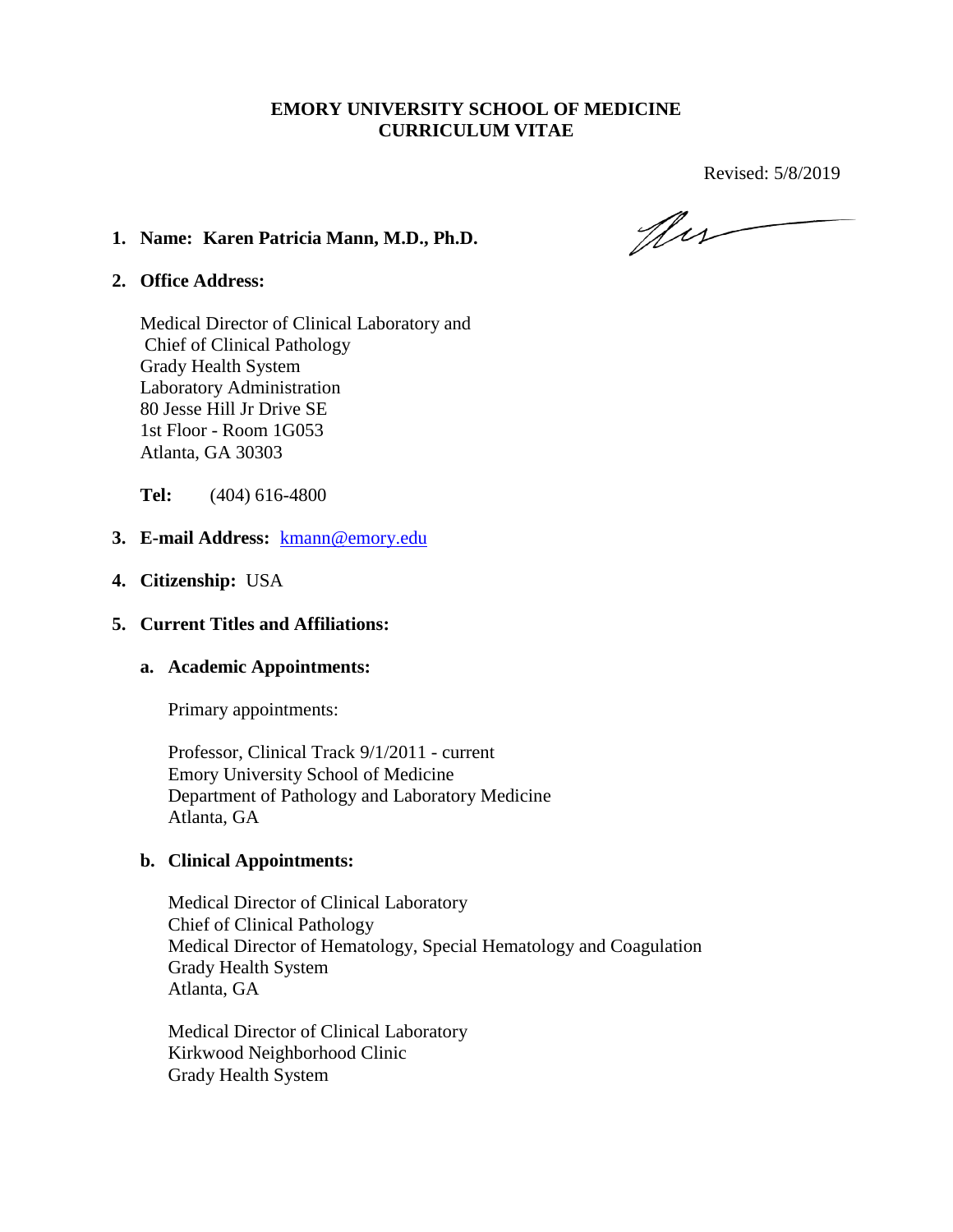Medical Director of Clinical Laboratory Camp Creek Comprehensive Care Clinic. Grady Health System

Medical Director of Clinical Laboratory Hughes Spalding Laboratory

### **6. Previous Academic and Professional Appointments:**

Associate, Department of Pathology, Duke University Medical Center Durham, NC, 2/1994-6/1994

Assistant Professor, Department of Pathology, Duke University Medical Center, Durham, NC, 7/1994-6/1999

Assistant Professor, Department of Pathology and Laboratory Medicine Emory University School of Medicine, 7/1999-12/1999

Associate Professor, Department of Pathology and Laboratory Medicine Emory University School of Medicine, 1/2000-8/2011

### **7. Previous Administrative Appointments:**

Director, Hematopathology Section 2/1/2013 – 4/31/2015 Director, Molecular Hematopathology Laboratory 7/1/1999 - 4/31/2015

Director, Hematopathology Training Program, Department of Pathology Duke University Medical Center, 8/1997-6/1999

Director, Section of Hematopathology, Department of Pathology Duke University Medical Center, 8/1997-6/1999

Director Clinical Flow Cytometry Laboratory, Department of Pathology Duke University Medical Center, 8/1997-6/1999

Director, Molecular Genetic Pathology Fellowship, 7/2002 – 6/2017 Emory University School of Medicine

# **8. Licensures/Boards:**

Georgia Medical License issued 7/1999 North Carolina Medical License issued 6/2/1992 NBME: Part 1 – 6/1983 Part 2 – 9/1997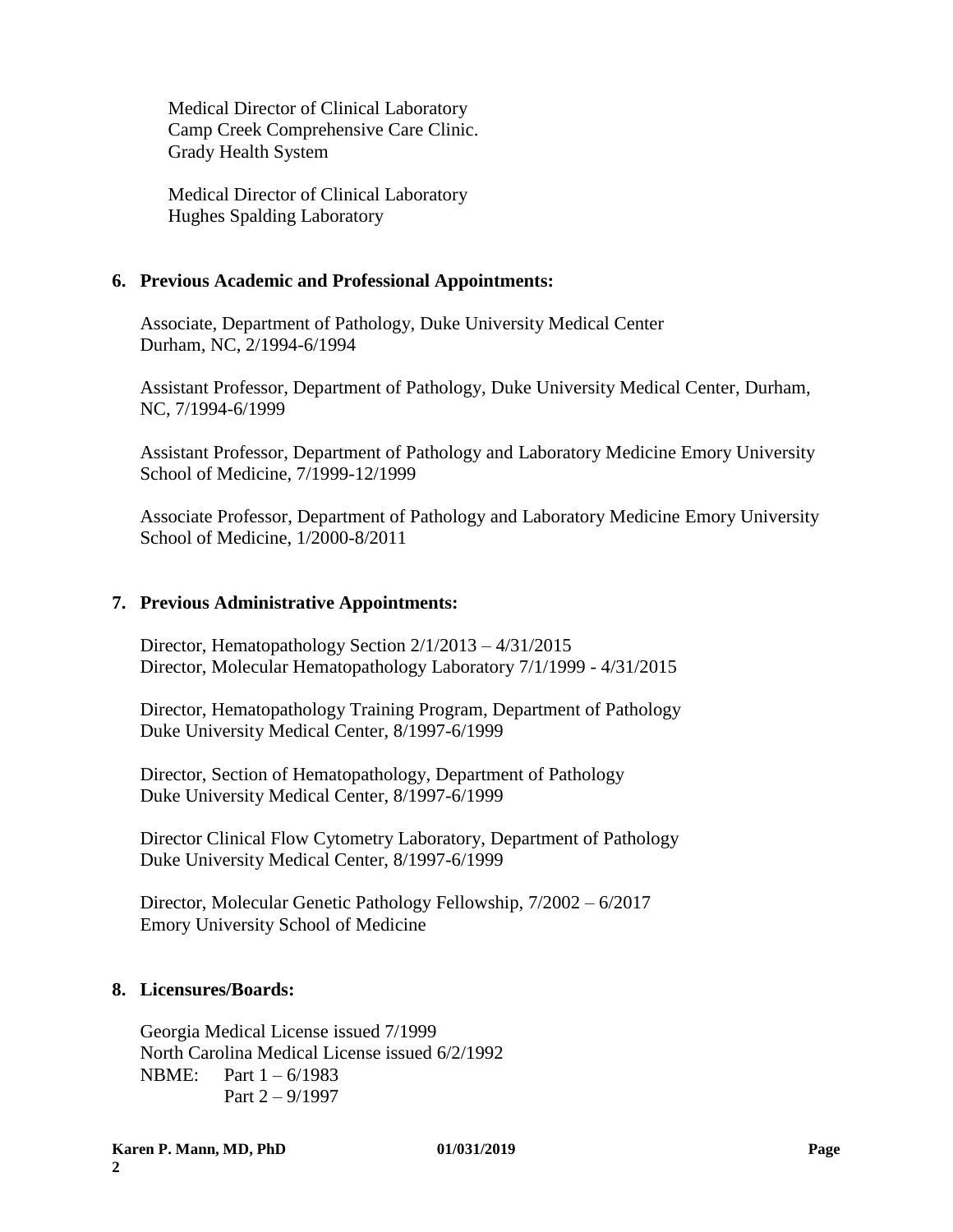### Part 3 – 3/1989

# **9. Specialty Boards:**

American Board of Pathology Certifications: Anatomic Pathology, Georgia, issued 11/2/1993 Hematopathology, Georgia, issued 8/13/1997 Molecular Genetic Pathology, Georgia, issued 9/22/2003

# **10. Education:**

| <b>Year</b> | Degree                   | <b>Institution</b>                                                                                                                  |
|-------------|--------------------------|-------------------------------------------------------------------------------------------------------------------------------------|
| 1976-1978   |                          | University of Massachusetts<br>Amherst, MA                                                                                          |
| 1978-1980   | A.B.,<br>Magna cum laude | <b>Harvard University</b><br>Boston, MA                                                                                             |
| 1981-1988   | M.D, Ph.D.               | Tufts University School of Medicine<br>Sackler School of Graduate Studies<br>Boston, MA<br>PhD Advisor: David Thorley-Lawson, Ph.D. |

# **11. Postgraduate Training:**

| 7/1988-6/1989  | Internship, Department of Pathology, Duke University Medical Center<br>Durham, NC                                                                                           |  |
|----------------|-----------------------------------------------------------------------------------------------------------------------------------------------------------------------------|--|
| 7/1989-6/1993  | Residency (Anatomic Pathology), Department of Pathology, Duke<br>University Medical Center, Durham, NC                                                                      |  |
| 10/1989-6/1992 | Molecular Biology Research Fellow, Duke University Medical Center<br>Durham, NC<br>Supervisor: Joseph Nevins, Ph.D., Howard Hughes Institute                                |  |
| 7/1993-1/1994  | Hematopathology Fellow, Department of Pathology, Duke University<br>Medical Center, Durham, NC,<br>Supervisors: Michael Borowitz, M.D., Ph.D. and Howard Ratech, M.D.       |  |
| 2/2014-1/2015  | The Business of Healthcare Elective Series—Goizueta Executive MBA<br>(EMBA) Healthcare Seminar Cycle, 8 Credit hours                                                        |  |
| 1/2017         | Learning to Be Better Teachers -- Office of Faculty Affairs and<br>Professional Development, Emory University School of Medicine,<br>Atlanta, GA, 1 day workshop (6.75 CME) |  |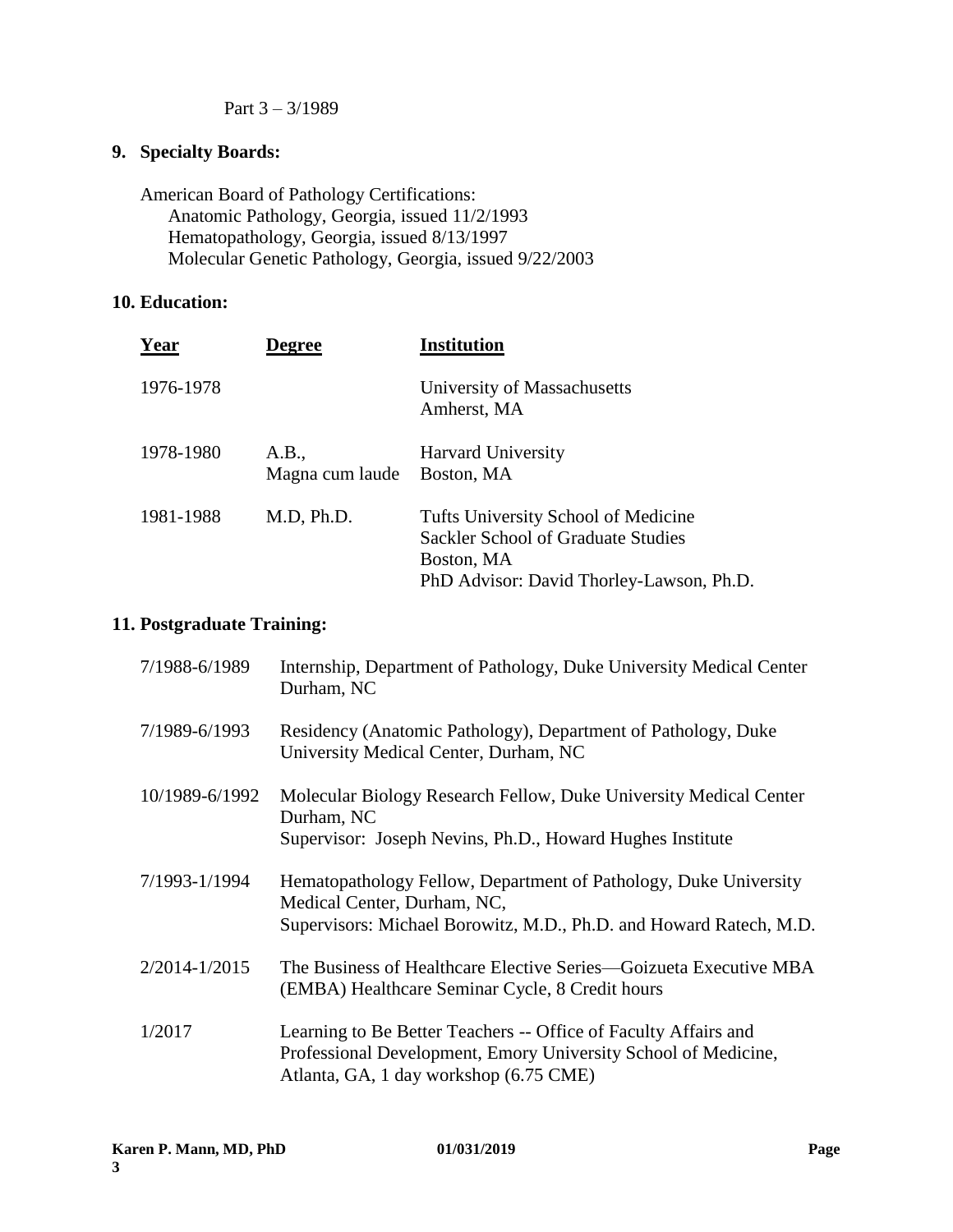#### **12. Committee Memberships:**

#### **a. National and International:**

#### **Association of Molecular Pathology:**

Chair-elect, Hematopathology Subdivision, 2002

Chair, Hematopathology Subdivision, 2003

Program Committee, 1/2002 – 12/2003

Nominations Committee, 1/2004 – 12/2005

Publications Committee, Chair, 1/2006 – 12/2007

Member of Council and Secretary Treasurer, 1/2006 – 12/2007

Professional Relations Committee, 11/1/2008-11/1/2009

Liaison to the Strategic Planning Committee, 2009

President-elect, 2009

Member of Council, 2009-2011

Member of Professional Services Oversight Committee, 2009 – 2011 President, 2010

Member of Budget and Finance Committee, 2010 – 2011

Past-President, 2011

Nominations Committee, Chair 2011

Strategic Planning Steering Committee, Chair 2011

Strategic Planning Implementation Committee, Chair 2011

Whole Genome Analysis Working Group, member 2010 – 11/2014

Nominations Committee, Hematopathology Representative, 2014-2015

#### **Society of Hematopathology:**

Review of Member Survey, Ad Hoc Committee, 2009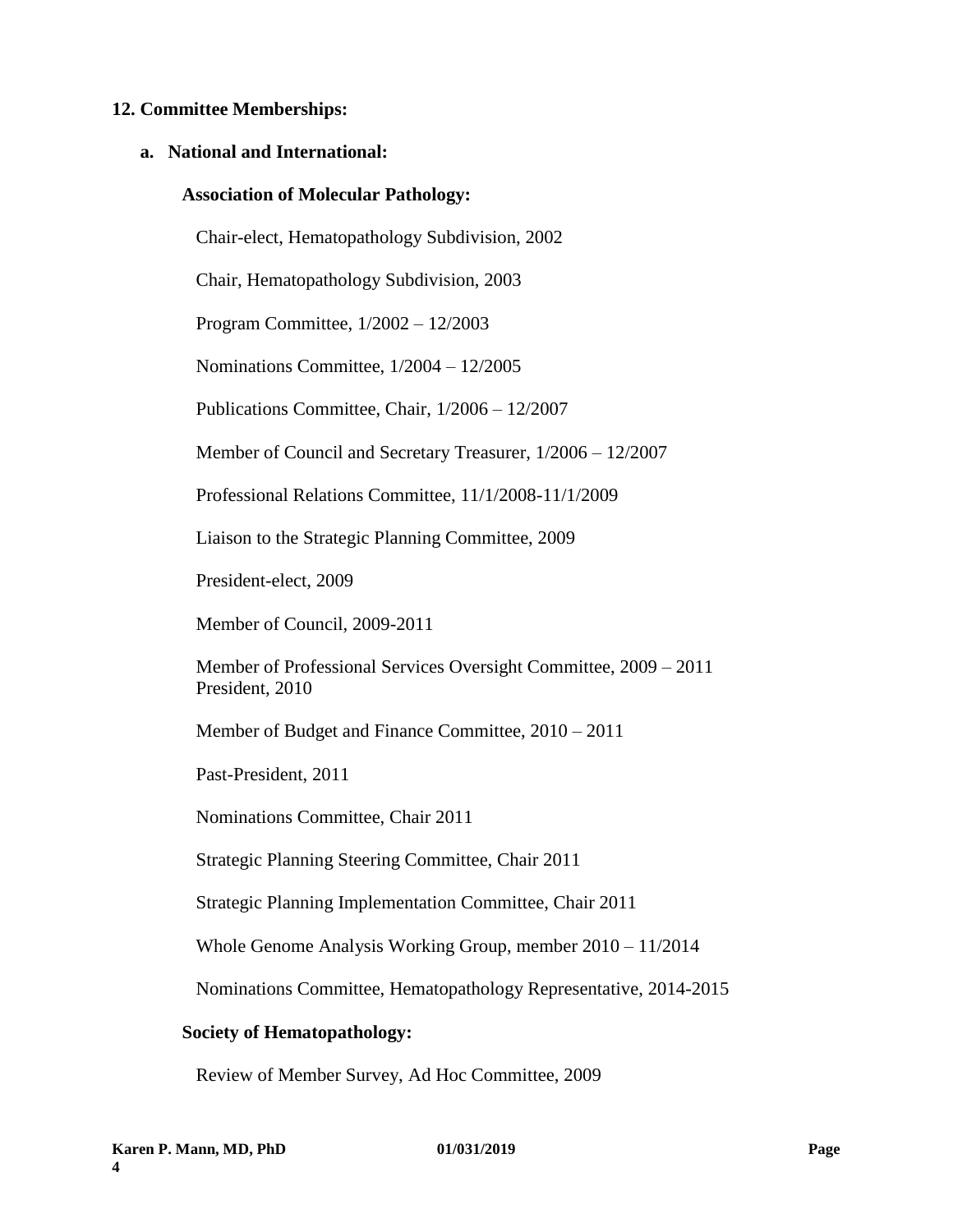### **American Society of Hematology:**

Scientific Subcommittee on Hematopathology and Laboratory Hematology, 2011- 2015 Chair-elect 2013

Chair 2014

### **Myeloproliferative Disease International Research Consortium:**

Disorders Research Consortium Investigator (MPD-RC) 2008 – current

### **Hematologic Malignancies Research Consortium:**

Member, 2010 - current

# **American Board of Pathology**

Member, Molecular Genetic Pathology Test Development and Advisory Committee. 2019 – current.

### **b. Institutional:**

Department of Pathology, Molecular Pathology Advisory Committee, 1998 - 6/1999

Department of Pathology and Laboratory Medicine, Faculty Accountability Committee, 7/2000 - 12/2000

Winship Cancer Center Cancer Committee, 3/2001-9/2010 Quality Improvement Subcommittee, Director, 1/2005 – 9/2010

Pathology, Billing Committee Member, 7/2003- 2012; Chair, 5/2006 – 2012

Anatomic Pathology, Ad Hoc Retreat Planning Committee, 2003

Hospital Charge Lag reporting committee, Faculty Liaison, 5/2006 – 2012

Clinical and Predictive Health Subcommittee, Functional and Space Program for the Clifton and Midtown Redevelopment Project, Pathology Representative, 6/2007 – 12/2007

Emory Healthcare Functional Space Planning Group, Clinical Research & Predictive Health Programming Group, 2007

Clinical Pathology Retreat Planning Committee, Co-chair of Clinical Service Group, 2007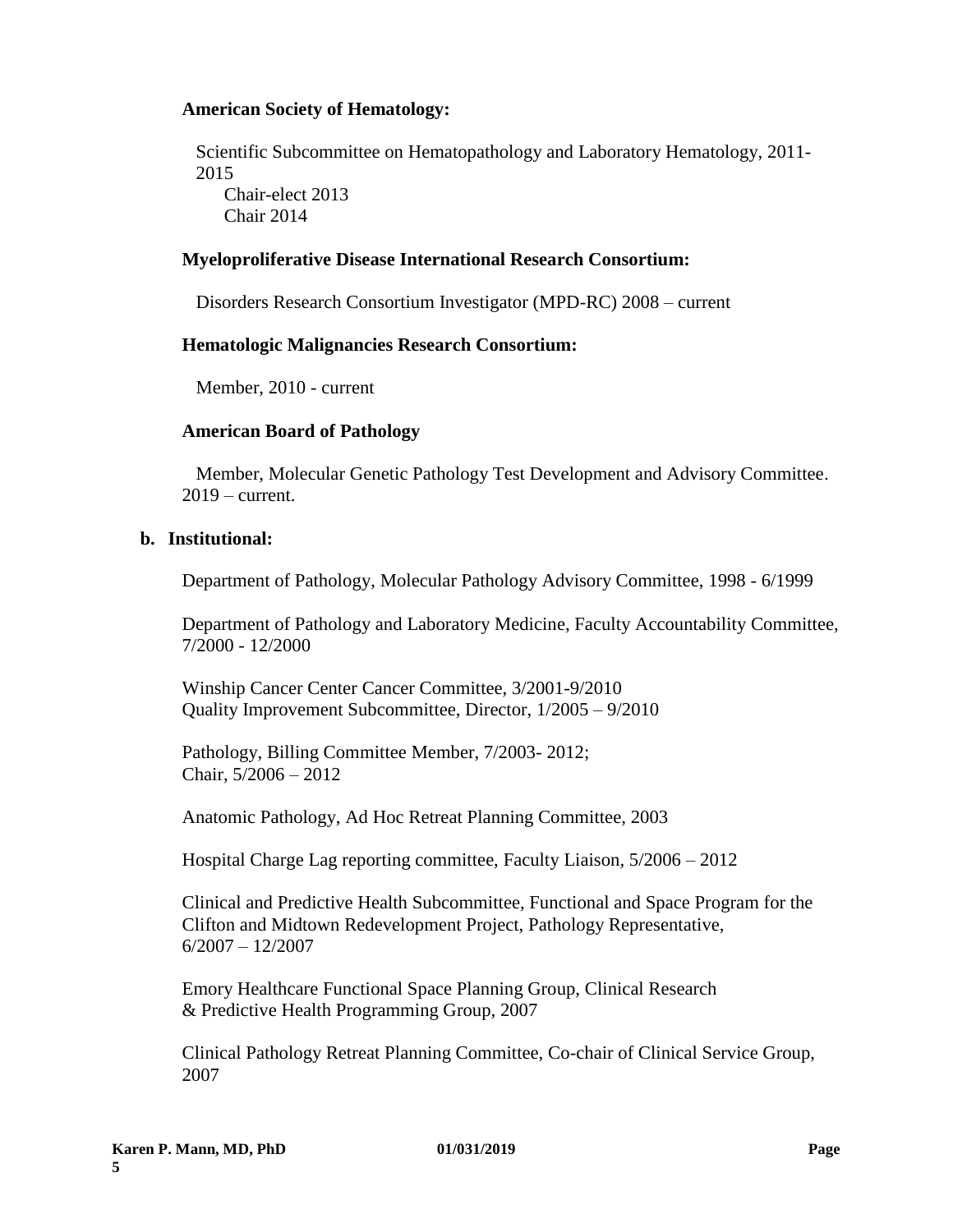Clinical Molecular Testing Utilization Committee, Subcommittee of Emory University Hospital and Emory University Hospital Midtown Medical Practice Committee, Co-chair, 2008-2015

Anatomic Pathology Retreat Planning Committee, Co-chair of Community and Integration Subcommittee, 10/2009 – 5/2010

Anatomic Pathology Leadership Advisory Committee, 7/2010 – 2013

Winship Cancer Institute of Emory University, Discovery and Developmental Therapeutics Research Program Member, 09/2011 – current

Next Generation Sequencing Implementation Committee, 03/2013 – 2014

Pathologist consultant, Emory Winship Cancer Institute Bone Marrow and Blood Stem Cell Transplant Program, 2013- current

Medical Executive Committee, Grady Health System, 2015-current

Physician Credentialing Committee, Grady Health System, 2015-current

Transfusion Medicine Committee, Grady Health System, 2015-current

Anatomic Pathology Quality Improvement Committee, Grady Health System, 2015 current

Quality Improvement Committee, Grady Health System, 2015-current

ECC Laboratory Task force, Grady Health System, 2015-current

Blood and Laboratory Utilization committee, Grady Health System, 2018-current

Clinical Pathology Subcommittee Meeting, Emory University Department of Pathology and Laboratory Medicine, 8/2018 – current.

# **13. Manuscript reviewer:**

- a. *Cancer*, ad hoc reviewer
- b. *American Journal of Pathology*, ad hoc reviewer
- c. *The Journal of Molecular Diagnostics*, ad hoc reviewer since 2006
- d. *American Journal of Clinical Pathology*, ad hoc reviewer
- e. *Head and Neck Pathology*, ad hoc reviewer since 2006
- f. *Expert Review of Molecular Pathology*, ad hoc reviewer
- g. *Haematologica,* ad hoc reviewer

# **14. Editorships and Editorial Boards:**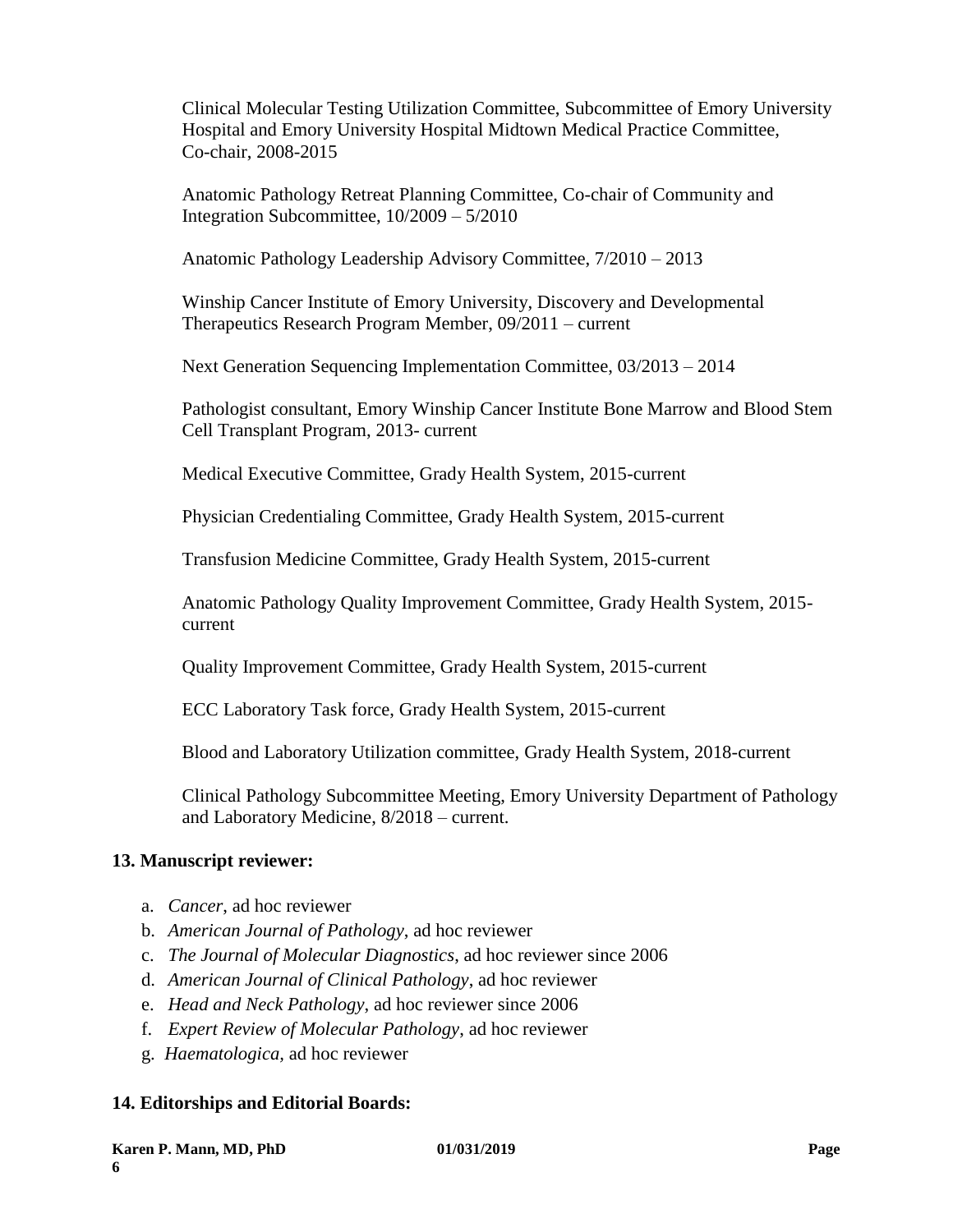Journal of Molecular Diagnostics, 2012-current

#### **15. Honors and Awards:**

National Science Foundation Undergraduate Research Fellowship, 1979

National Research Service Postdoctoral Fellowship Award, NIH, 1990

### **16. Society Memberships:**

United States and Canadian Academy of Pathology, Member, 1993 – current Clinical Cytometry Society, Member, 1994 – 2002 International Society for Analytical Cytology, Member, 1996 – 2002 CALGB Hematopathology Committee, Member, 1996 – 1999 Society for Hematopathology, Member, 1997 – current North Carolina Medical Society, Member, 1997 – current American Society of Hematology, Member, 1999 – current Association for Molecular Pathology, Member, 1999 – current College of American Pathologists, Member, 2009 – current International Society for Laboratory Hematology, 2017 – current International Clinical Cytometry Society, 2017- current

# **17. Organization of Conferences:**

### **a. National or International**

#### **i. Administrative positions:**

Association for Molecular Pathology: Chair-elect, Hematopathology Division, 1/1/2002 - 12/31/2002 Program Committee, 1/1/2002 - 12/31/2003

American Society of Hematology: Chair, Scientific Subcommittee for Hematopathology and Laboratory Hematology, 2014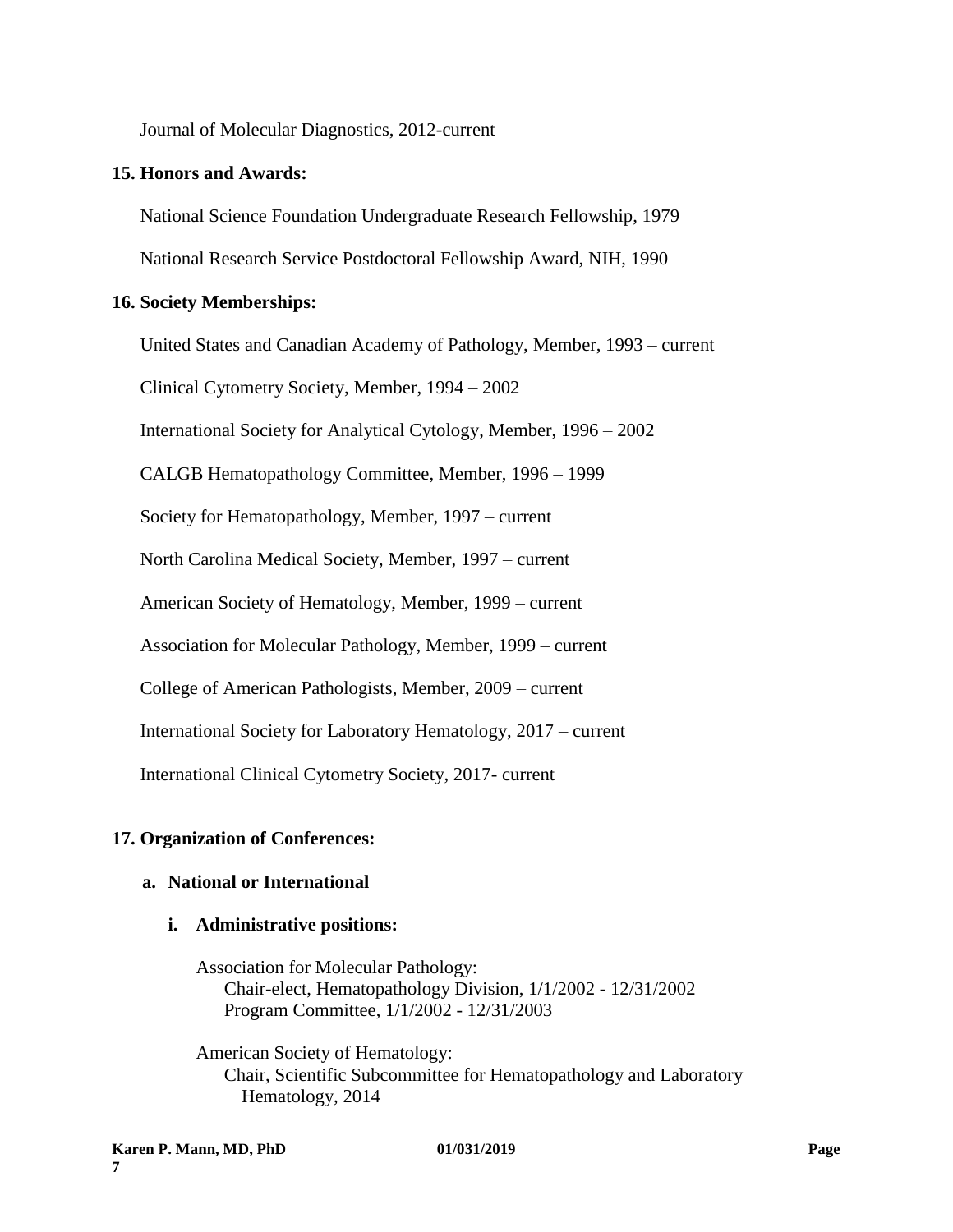Chair-elect 2013, Member 2011-2014

#### **ii. Sessions as chair:**

Association for Molecular Pathology: Chair, Hematopathology Division, 1/1/2003 - 12/31/2003

American Society of Hematology Chair, Scientific Subcommittee for Hematopathology and Laboratory Hematology, 12/2014

### **18. Clinical Service Contributions:**

#### **Duke University Medical Center:**

Implementation of use of flow cytometric immunophenotyping in tissue samples, 1994.

Coordinated implementation of reporting of flow cytometric results into hospital information System so that clinicians can look up reports electronically, 1997.

Coordination of integration of flow cytometric immunophenotyping results into integrated morphology/molecular/flow cytometric report of hematopoietic malignancies, 1997.

Improvement of hematopathology service and resident teaching by decreasing clerical type work:

Implementation of use of technical staff, couriers and pneumatic tube system for collection and delivery of slides formerly organized by residents, 1996.

Development and implementation of template and speed write phrases to facilitate dictation and decrease need for corrections in reports, 1997-1999.

Coordinated development of automatic printing of CBC/SPEP/IFE/LDH laboratory values for hematopathology cases, 1998.

Implementation of 4-color flow cytometric immunophenotyping on clinical samples, 1998

#### **Emory University:**

Integration of molecular hematopathology diagnostic services in routine hematopathology diagnostic sign-out, 2000

Integration of molecular hematopathology results into an integrated morphology/flow cytometry molecular report – 5/2001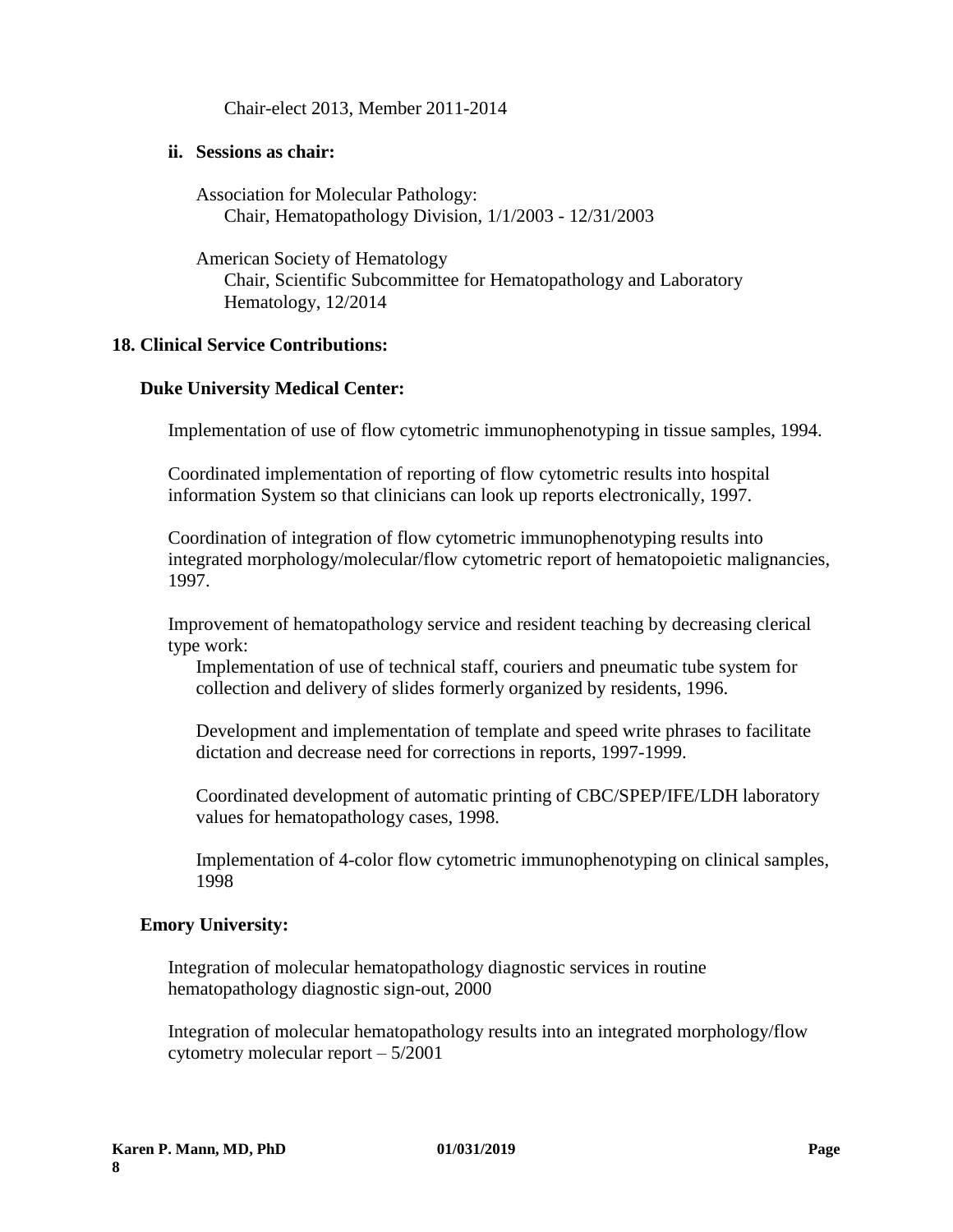Implementation of use by capillary gel electrophoresis in molecular diagnostic testing for T cell receptor gamma gene rearrangement, 10/2001 Development of ACGME accredited Molecular Genetic Pathology Fellowship Program, 2001

Implementation of use of fragment analysis capillary gel electrophoresis in molecular diagnostic testing for B cell gene rearrangement, 1/2002

Implementation of a real time PCR test to detect the *BCL2-IGH* translocation seen in follicular lymphoma, 7/2002

Implementation of a quantitative RT-PCR test to detect and monitor the level of *BCR-ABL* mRNA product seen in chronic myelogenous leukemia and precursor B-cell acute lymphoblastic leukemia, 3/2003

Implementation of a quantitative RT-PCR test to detect and monitor the level of the *PML-RARA* mRNA product seen in acute promyelocytic leukemia, 2004

Implementation of PCR testing for *JAK2* point mutations in chronic myeloproliferative disorders, 2006

Implementation of PCR testing for *FLT3* mutation in acute myeloid leukemia

Implementation of PCR testing for *NPM1* mutation in acute myeloid leukemia

Oversee verification and implementation of use of Analyte Specific Reagents for PCR testing for *FLT*3 mutation testing, *IGH* gene rearrangement testing and *TCR* gene rearrangement testing.

Organization and development of the Clinical Molecular Testing Utilization Committee for evaluating evidence of basis of novel molecular testing

Oversee validation of kappa and kappa deleted element gene rearrangement evaluation.

Oversee validation of BCR-ABL1 international quantitation standard

Member of group responsible for implementation of microarray and next-generation sequencing implementation

#### **Grady Health System**

Oversee validation of Aquios flow cytometers for lymphocyte subset analysis

Oversee validation of Sebia Capillarys for Hemoglobin electrophoresis

Implement use of Bone marrow drill for bone marrow aspirate and biopsies in conjunction with Hematology Oncology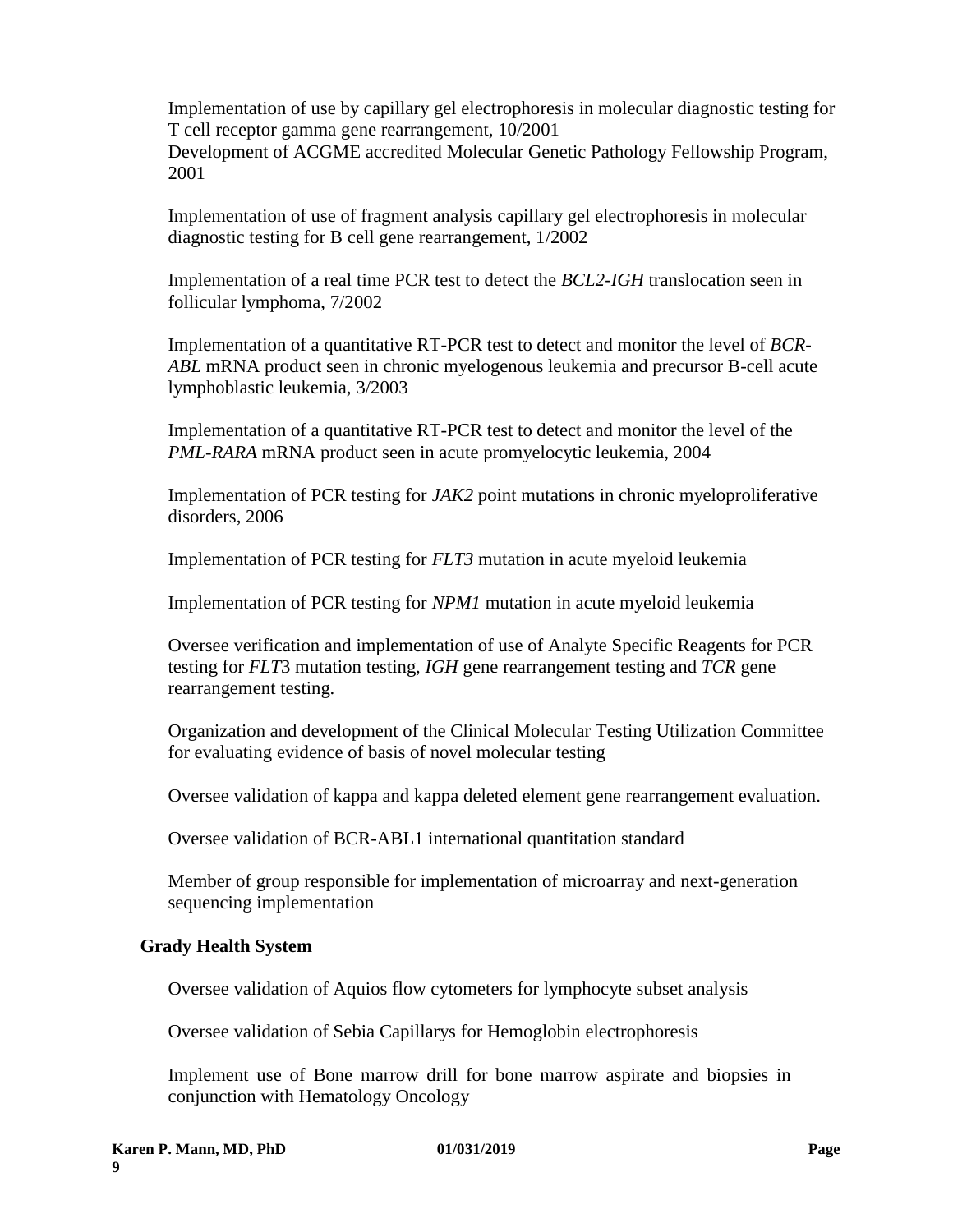Oversee ongoing validation of leukemia/lymphoma flow cytometric immunophenotyping

Engaged in collaboration with Danaher consultants to develop Lean Daily Management program in Grady Medical Laboratory

Oversee opening of Clinical Laboratory at Camp Creek Comprehensive Care Center.

Oversee verification of new HIT test in Coagulation laboratory.

# **19. Formal Teaching:**

### **a. Medical Student Teaching:**

Pathology 200 (Core Course), Duke University Medical Center

- Assistant, laboratory section, 50 hours, 1993
- Diseases of the Blood, Bone Marrow and Lymph Nodes, 3 x 1-hour lectures/year, 1998-1999
- Clinical Pathologic Correlation, Acute Promyelocytic Leukemia, 1 hour/year Multidisciplinary Presentation, 1997-1999

Pathology 241B (Surgical Pat hology Lecture Series), Duke University Medical Center

- Classification of lymphomas, 1 hour/year, 1994-1998
- Splenic Pathology, 1 hour/year, 1999
- Leukemia classification, from FAB to WHO, 1 hour/year, 1999

Oncology as a Basic Science, Rad Onc 211 (medical school elective), Duke University Medical Center

- Immunohistochemistry in Oncology, 1 hour/year, 1995-1997

#### **b. Graduate Program:**

#### **Residency program:**

Pathology 241B (Surgical Pathology Lecture Series), Duke University Medical Center

- Classification of lymphomas, 1 hour/year, 1994-1998
- Splenic pathology, 1 hour/year, 1999
- Leukemia classification, from FAB to WHO, 1 hour/year, 1999

Pathology 225 (Introduction to Systemic Histology), Duke University Medical Center

- Histology of bone marrow, lymph nodes and spleen, 3 hours, 1997

Hematology/Oncology Gallops Conference, Duke University Medical Center, CMEaccredited weekly conference for hematology-oncology fellows, residents and attending staff, with monthly pathology presentations. Responsible for directing resident and fellow pathology presentations. Monthly 1-hour conference, 1994-1999

Hematology/Oncology Tumor Board, Duke University Medical Center, CME-accredited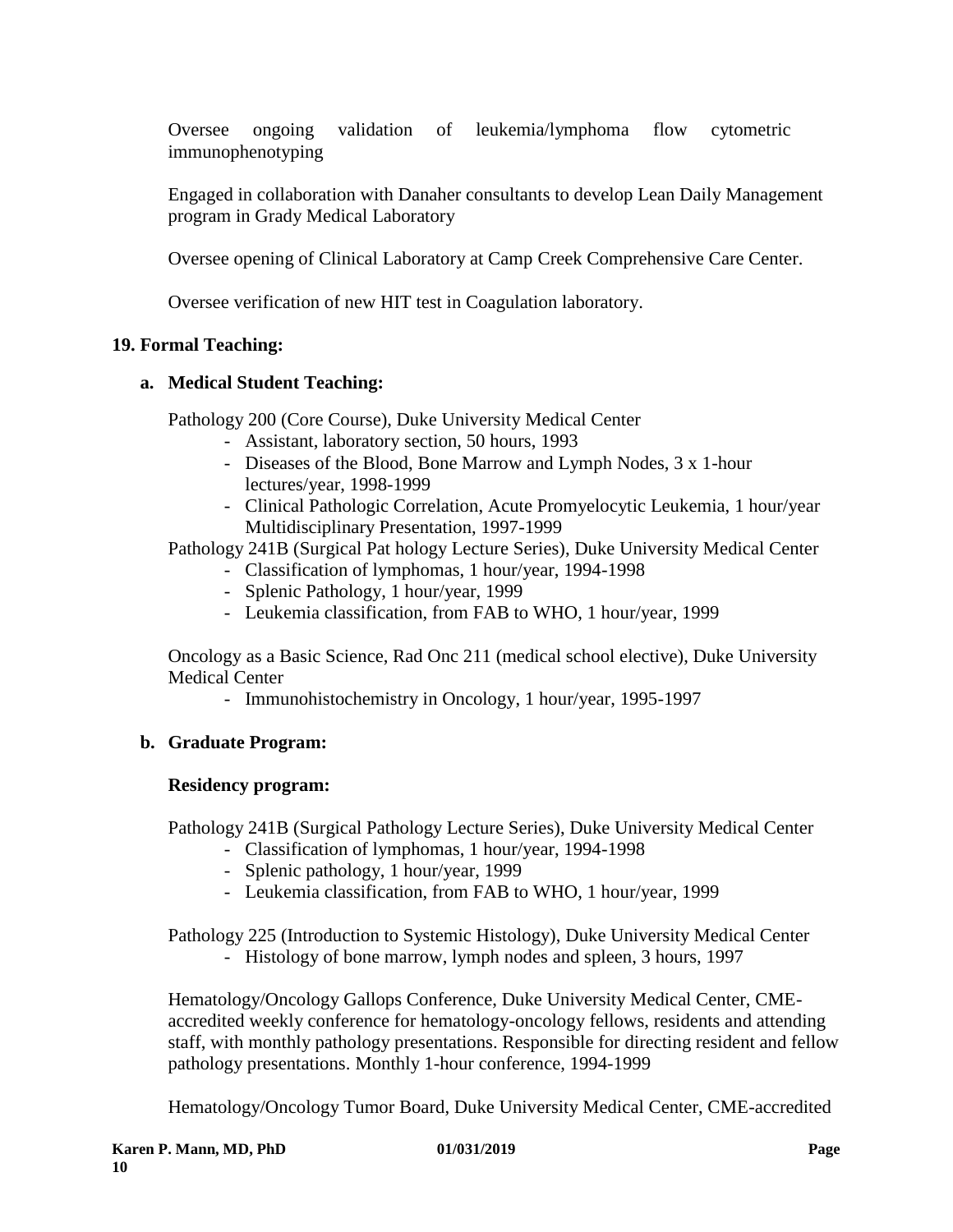multidisciplinary conference for attending physicians and hematology/oncology fellows, responsible for presenting pathology findings on all new lymphoma patients. Weekly 1 hour conference, 1997-1999

Pediatric Hematology/Oncology Bone Marrow Aspirate Review, Duke University Medical Center, weekly conference for pediatric hematology/oncology fellows, responsible for reviewing all pediatric bone marrow aspirations and biopsies. Weekly 1-hour conference, 1997-1999

Pediatric Hematology/Oncology Tumor Board, Duke University Medical Center, CMEaccredited multidisciplinary conference for pediatric hematology/oncology fellows, staff and attending physicians. Responsible for coordinating pathology presentation. Responsible for presentation of hematopathology cases. Monthly 1-hour conference, 1997-1999.

Clinical Pathology Core Lecture Series. Emory University Hospital, Teaching Conference for all CP residents. Presented 3 x 1 hour lectures on Lymphoid Pathology, 2000, 2002, 2004, 2006.

Clinical Pathology Core Lecture Series. Emory University Hospital, Teaching Conference for all CP residents. Presented 2 x 1 hour lectures on Molecular Hematopathology, 2008, 2010, 2012, 2013.

Pediatric Hematology/Oncology Tumor Board, Children's Hospital of Atlanta, Multidisciplinary conference for pediatric hematology/oncology fellows, staff and attending physicians. Share responsibility for presenting hematopathology cases. Monthly 1-hour conference, 1999-2008.

Hematology Oncology Fellow Didactic Session. One hour lecture to the Emory Hematology Oncology fellows on the topic of Molecular Pathology. 8/18/2010.

# **c. Other Categories:**

Medical technologist school, Hematopathology course Special stains 2008-2009 CLL and other lymphoproliferative disorders 2010-2012

# **20. Supervisory Teaching:**

# **a. Post-doctoral fellows directly supervised (and current position):**

Katharine Liu, M.D., Pathologist, Wilmington Pathology Associates,Wilmington, NC

Filiz Sen, M.D., Pathologist, Memorial Sloan Kettering, New York, NY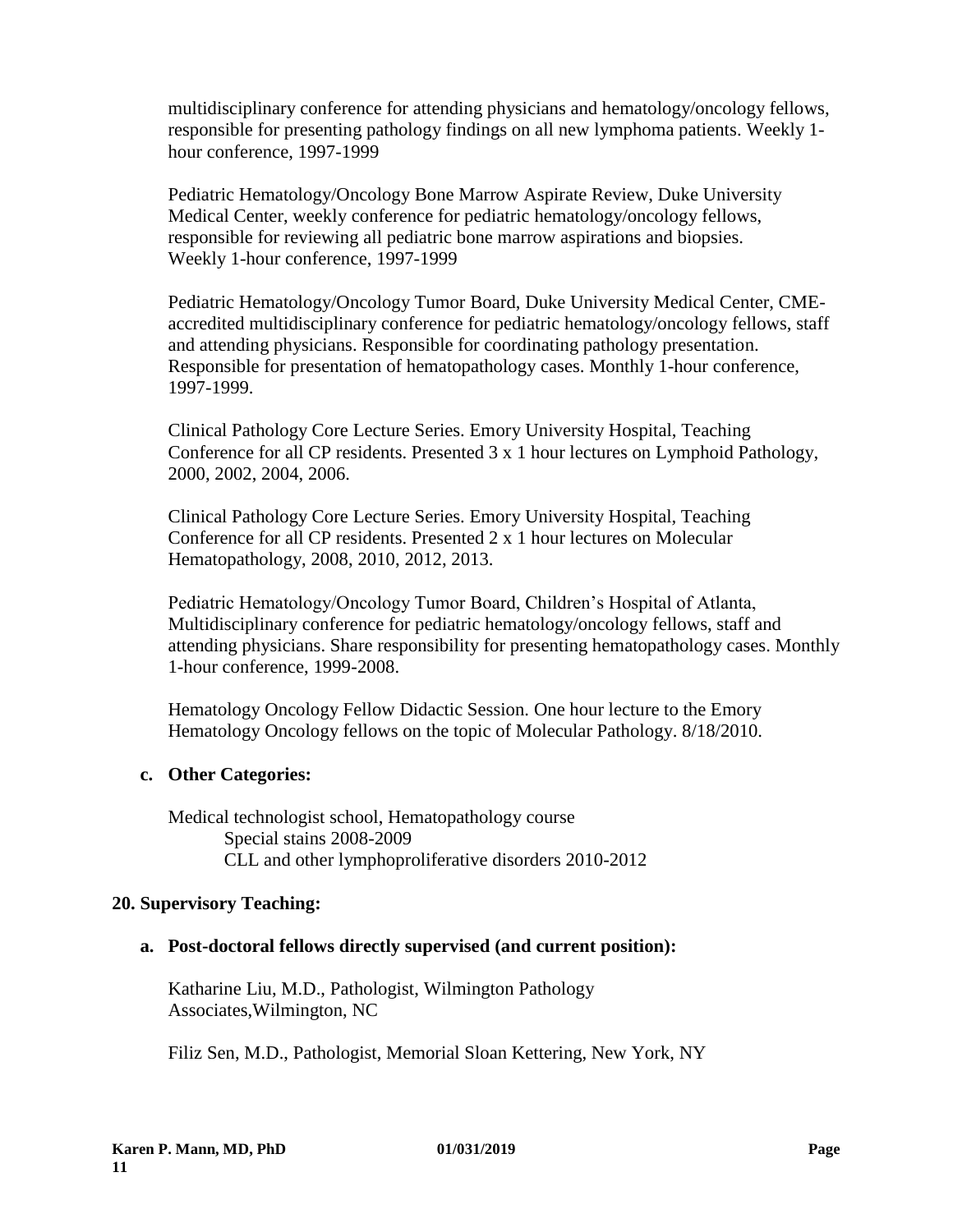Antonio Subtil, M.D., Associate Professor, Dermatology and of Pathology, Yale University, New Haven, CT

Charles Hill, M.D., Ph.D., Associate Professor, Emory University Dept. of Pathology

Azita Djalilvand, MD, Myriad Genetics, Salt Lake City, UT

Anurhadna Radhakrishnan, MD, Pathologist, Quest Diagnostics, GA

Arshad Ahsannudin, MD, Assistant Professor, Dept. of Pathology, University of Manitoba, Winipeg, Canada

Justin Cole, MD, PhD, Pathologist, Compass Oncology, Vancouver, WA

Christine Schmotzer, MD, Assistant Professor and Director of Clinical Chemistry, Case Medical Center, Cleveland OH

Cynthia McCloskey, MD, Assistant Professor, Dept. of Pathology, University of Oklahoma, Oklahoma City, OK

Deborah Spencer, MD, Associate Pathologist at Integrated Regional Laboratories- HCA Physician Services Fort Lauderdale, FL

Ruan Ramjit, MD, Kaiser Permanente/the Southern California Permanente Medical Group, Los Angeles, CA

Linsheng Zhang, MD, PhD, Assistant Professor, Emory University Department of Pathology and Laboratory Medicine

Jason Wang, MD, Assistant Professor, Department of Pathology, UT Southwestern Medical Center, Dallas, TX.

Kevin Fisher, MD, PhD, Assistant Professor, Department of Pathology, Texas Children's Hospital, Houston, TX

Christina Appin, MD, Assistant Professor, Department of Pathology, Northwestern University, Chicago, IL

Thomas Schneider, MD, Emory Genetics Laboratory, Altanta, GA¶

Adrian Box, MD, ¶University Hospital, Edmonton, Alberta, Canada

Michael Clay, MD, Assistant Member, St. Jude Faculty, St Jude Children's Research Hospital, Memphis, TN

Omid Roudh, MD, Molecular Genetic Pathology Fellow, Emory University Department of Pathology and Laboratory Medicine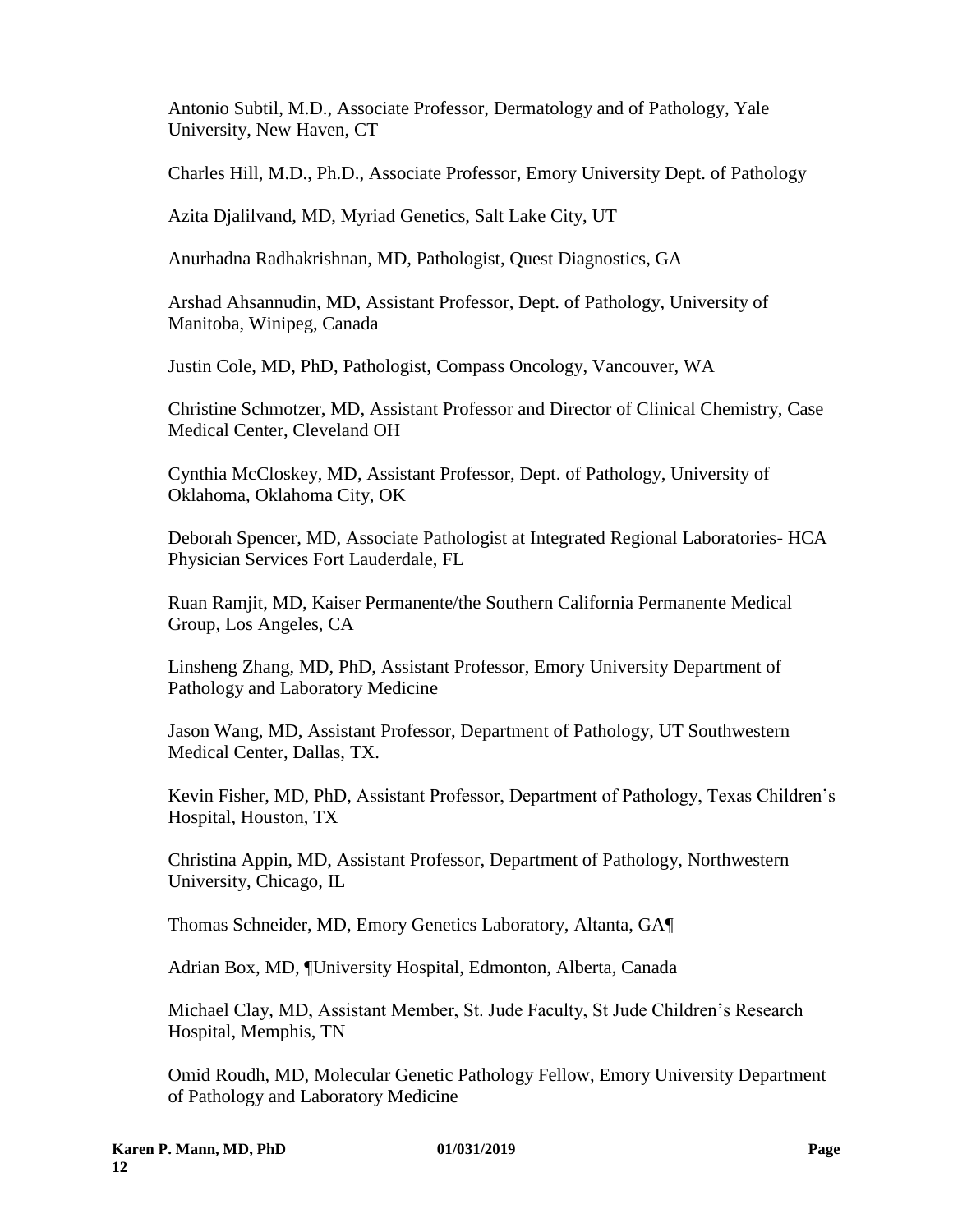Tong Yang, MD, Molecular Genetic Pathology Fellow, Emory University Department of Pathology and Laboratory Medicine

Melanie Wooten, MD, Hematopathology Fellow, Emory University Department of Pathology and Laboratory Medicine

### **b. Residency Program:**

Director of Hematopathology Fellowship Program, Duke University Medical Center 1997-1999. Responsible for all administrative duties relating to hematopathology fellowship program, including fellow selection and training, ACGME and internal accreditation of program teaching and advising of fellows.

Hematopathology resident training:

Responsible for resident and fellow training in hematopathology and flow cytometry:

1994-1997: Shared responsibility for resident training in morphologic evaluation of peripheral blood smear, bone marrow aspirations and biopsies, lymph node biopsies and spleens. Shared responsibility in training, in incorporating ancillary techniques, in hematopathology (molecular diagnostics, cytogenetics, and immunohistochemistry).

1997-1999: Director of hematopathology section. Directed residency rotations in hematopathology (1-3 month rotation). Primarily responsible for resident training in hematopathology, including ancillary techniques.

1994-1999: Director of Clinical Flow Cytometry Laboratory. Responsible for resident training in use of an interpretation of flow cytometric studies including lymphoma and leukemia phenotyping and lymphocyte enumeration assays.

Emory University Hospital:

1999-2015: Responsible for resident and fellow training in Molecular Hematopathology.

1999-2015: Share responsibility for training residents and fellows in diagnostic hematopathology, FISH, cytogenetics and flow cytometry.

2002-current: Director, Molecular Genetic Pathology Fellowship

2011- 2015: Share responsibility for implementation of new Molecular Pathology Curriculum.

Grady Health System:

2015- current: Responsible for Grady Hematopathology rotation, with focus on nonneoplastic hematopathology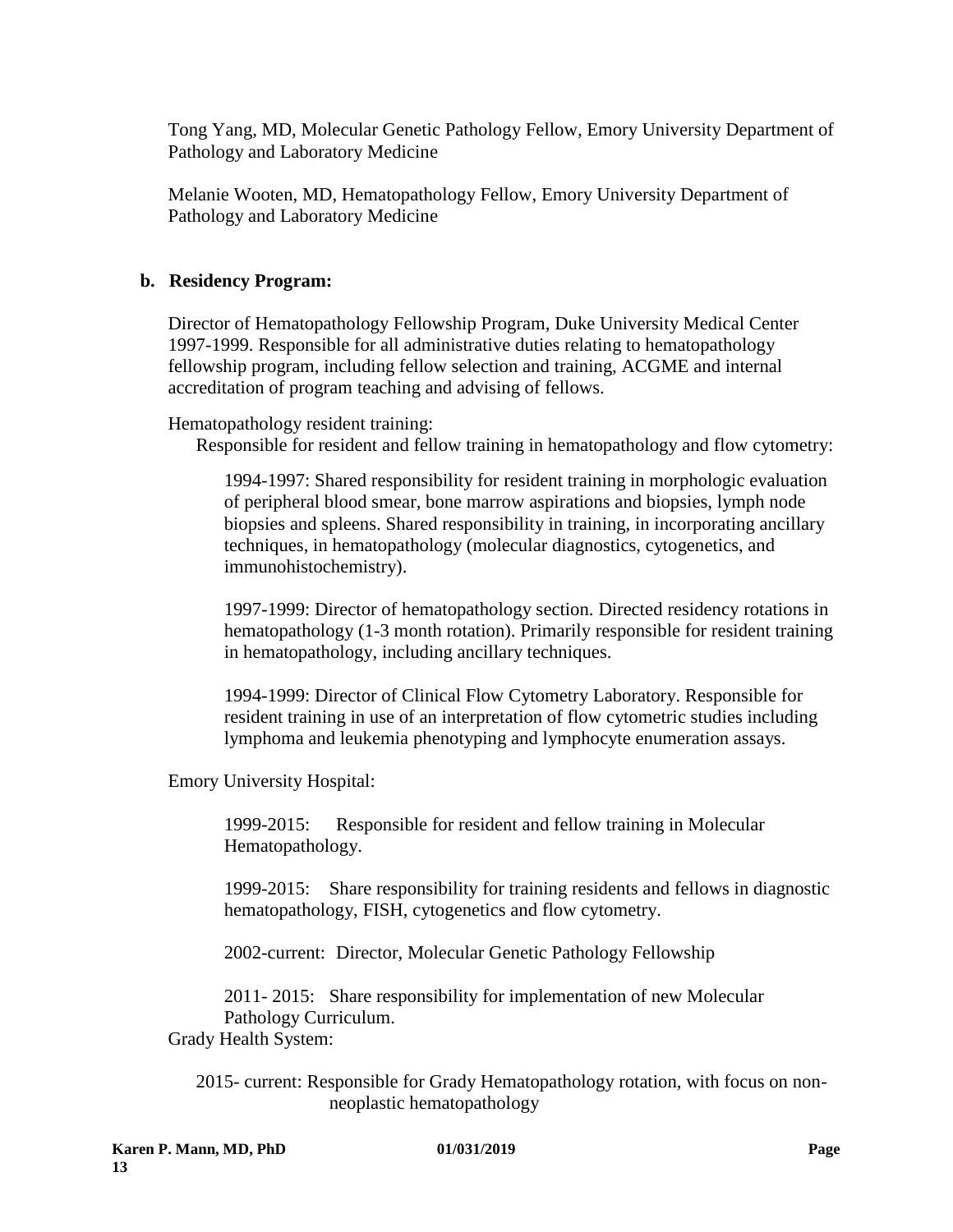### 2015 – current: Responsible for Laboratory Administration /Benign Hematology rotation.

2015- current: Oversee Clinical Pathology Elective

### **c. Other:**

Visiting residents, Molecular Pathology Rotation Dahui Qin, M.D., Ph.D., 12/2003. Xuebin Yang, M.D., 2/2013

### **21. Lectureships, Seminar Invitations, and Visiting Professorships:**

Emory University Hospital, Atlanta, GA. Polyadenylation of pre-mRNA, mechanism and regulation of gene expression, 1993

Expression of CD6 and CD6L (ALCAM) in hematopoietic neoplasms. Presented at:

Clinical Applications in Cytometry Meeting, Charleston, SC, 1996 University of Rochester, Rochester, NY, 1998 University of Florida, Gainesville, FL, 1998 Emory University Hospital, Atlanta, GA, 1999

Emory University Hospital, Atlanta, GA. Leukemia and lymphoma classification, Hematology-Oncology Grand Rounds, 2/1/2000

Emory University Hospital, Atlanta, GA. Hepatosplenic gamma-delta T-cell lymphoma, Inter-institutional Pathology Slide Seminar, 2/15/2000

Emory University Hospital, Atlanta, GA. Sequential/Composite Lymphomas, Faculty, Diagnostic Problems in Surgical Pathology, 10/7/2000

Emory University Hospital, Atlanta, GA. Extramedullary Myeloid Tumor, Faculty, Diagnostic Problems in Surgical Pathology, 10/6/2001.

Diagnostic Problems in Anatomic and Clinical Pathology, Sheraton Buckhead Hotel, Atlanta, GA, Angioimmunoblastic T-cell lymphoma. Faculty, 10/19-20/2002

Molecular Hematopathology, Faculty, Diagnostic Problems in Anatomic and Clinical Pathology, Crown Plaza Hotel, Atlanta, GA, 10/19/2003.

William Beaumont Hospital 14<sup>th</sup> Annual Symposium on Molecular Pathology DNA Technology in the Clinical Laboratory, Detroit, MI, BCR/ABL Q-PCR testing and CML, 9/16/2005.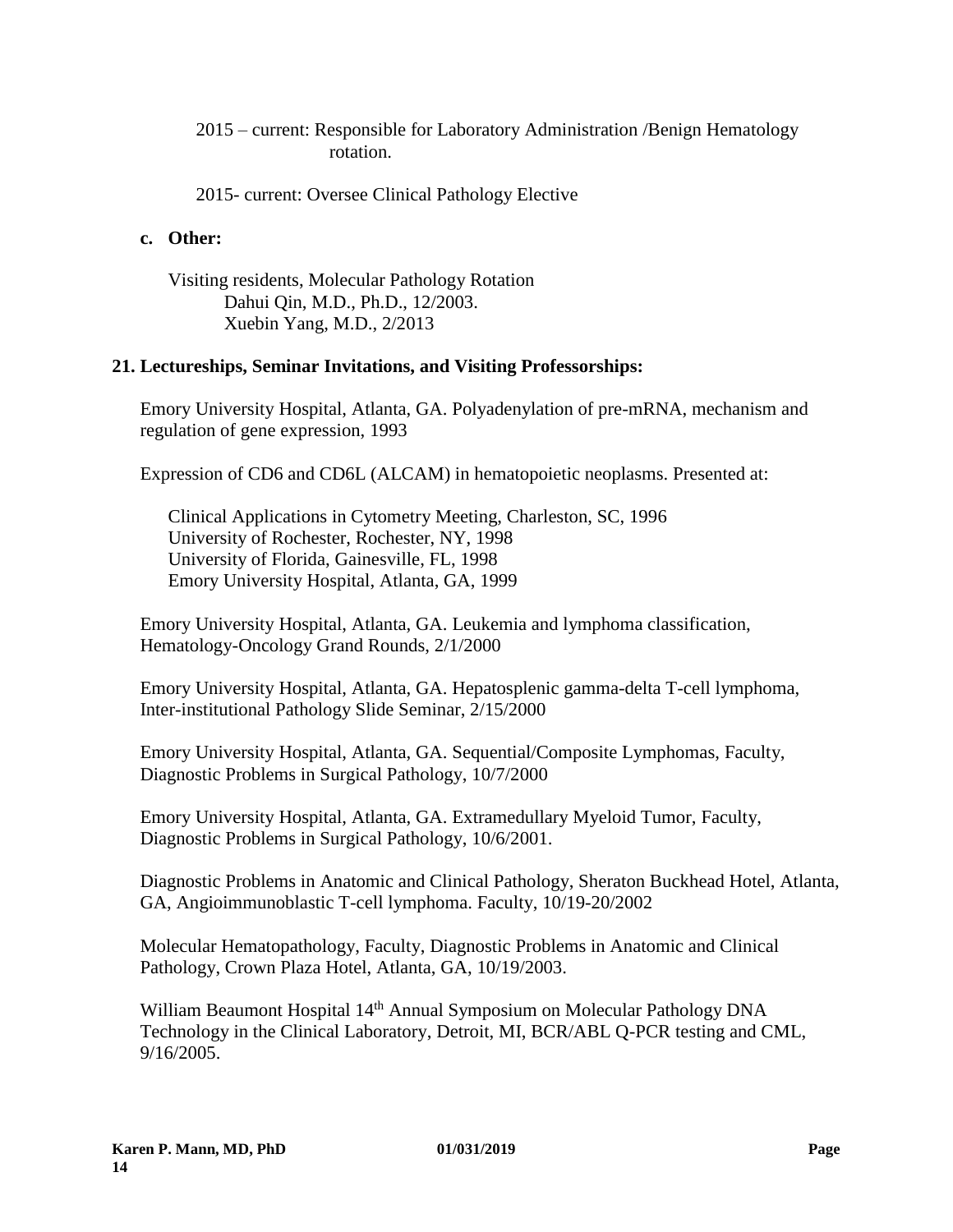Molecular Hematopathology, Faculty, Diagnostic Problems in Anatomic and Clinical Pathology, Intercontinental Hotel Buckhead, Atlanta, GA, 10/9/2005.

Molecular Hematopathology, Faculty, Diagnostic Problems in Anatomic and Clinical Pathology, Atlanta, GA, 10/9/2006.

Molecular Hematopathology, Faculty, Diagnostic Problems in Anatomic and Clinical Pathology, Marietta, GA, 10/6/2007.

Molecular Hematopathology, Myeloid Neoplasms and Lymphoid Neoplasms, Faculty, Molecular Pathology Essentials: Principles and Practice, Baltimore, MD, 5/13/2008.

CML, Past, Present and Future, Department of Pathology and Laboratory Medicine Grand Rounds at the Weill Cornell Medical College, New York, NY, 1/26/2009.

Update in Myeloid Neoplasms, WHO cares? Diagnostic Problems in Anatomic and Clinical Pathology, Atlanta, GA, 4/18/2009.

Update in Myeloid Neoplasms, WHO cares? Pathology Grand Rounds, Gwinnett Medical Center, Lawrenceville, GA, 4/22/2009.

Myeloid Neoplasms. AMP-AACC Molecular Pathology Essentials, Copenhagen, Denmark, 10/2/2009.

Hematologic Neoplasms. AMP-AACC Molecular Pathology Essentials, Atlanta, GA, 5/18/2010.

# **22. Invitations to National/International, Regional, and Institutional Conferences:**

ASCP Teleconference, 2001. Body Fluid Specimens in the Clinical Laboratory: Selected Cases, April 24, 2001.

Association for Molecular Pathology, 2002. *BCR-ABL* Quantitation, an Interlaboratory Comparison, Adams Mark Hotel, Dallas, TX, November 15, 2002.

Association for Molecular Pathology, 2004. *BCR-ABL* Quantitative Real Time PCR Sample Exchange, Westin Century Plaza Hotel, Los Angeles, California, November 11-13, 2004.

The National Program of Cancer Registries (NPCR) at the Centers for Disease Control and Prevention, and the Surveillance, Epidemiology, and End Results (SEER) Program at the National Cancer Institute (NCI) conference on current issues in the hematopoietic and lymphoid diseases, 2007, Atlanta, GA, July 9-11, 2007.

Educational Workshop on Clonality Assessment, Nijmegen, the Netherlands, 2/8-2/10/2010.

Molecular Medicine Tri-Conference, San Francisco, CA. How gene patents affect the clinical laboratory and patient care. Speaker and panelist in, IP ISSUES ON GENE PATENTING: What is the Solution? February 3-5, 2010.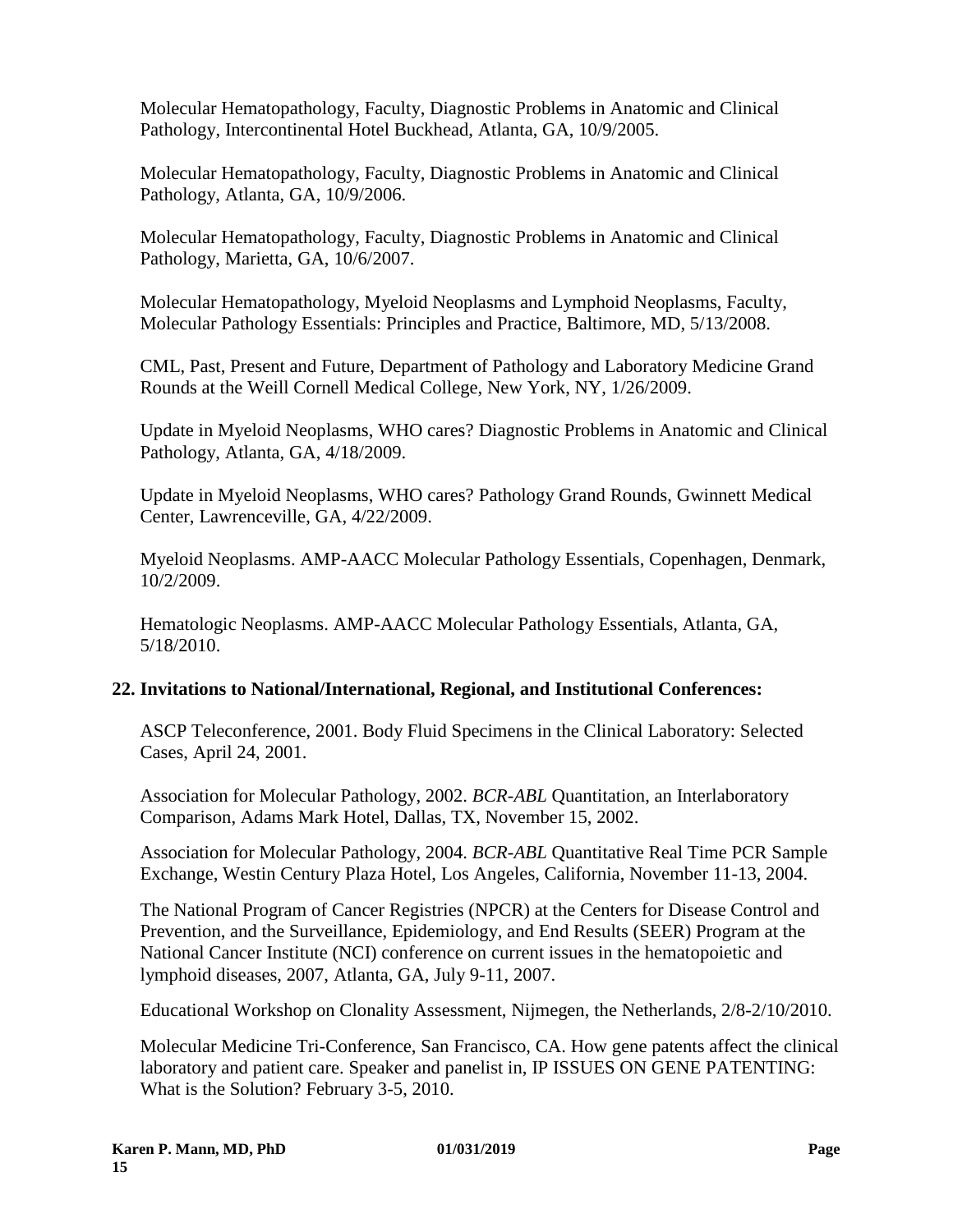Banbury Conference on Genome Era Pathology, Precision Diagnostics and Preemptive Care: A Stakeholder Summit, invited participant, October 13-15, 2010.

The Future of Pathology in Personalized Medicine – A Stakeholder Summit, invited participant, May 23-24, 2011.

International Conference of the Jordanian Society of Pathology, Molecular Pathology of lymphoid neoplasms, an update, and, the good, the bad and the ugly in Molecular Pathology, Keynote speaker, 4/2011.

Molecular Pathology of Myeloid Neoplasms, AGT 37<sup>th</sup> Annual Meeting, Association of Genetic Technologist, Atlanta, GA, 6/7/2012.

IAP Congress, Bangkok, Thailand, Molecular case presentation,10/7/2014.

IAP Congress, Bangkok, Thailand, NGS, Magic bullet or just another lab test? 10/8/2014.

American Society of Hematology Annual Meeting, Moderator, Myelodysplastic Syndromes: Beyond the Karyotype and Blast Count, Scientific Subcommittee Sessions, 12/6/2014 & 12/7/2014

# **Other Activities:**

CAP inspector and Team leader with Molecular Pathology and Flow cytometry certification.

Faculty panelist in Career seminar panel for pathology residents at Emory University, Atlanta, GA, 2/2010 and 3/3013

AMP representative at National Pathology Organizations Meeting, Bethesda, MD, 1/29/10

External Perspective on NIST's Measurement Services: Impacts and Issues – Panel Presentations Invited speaker and AMP representative at National Institute of Standards and Technology, Visiting Committee on Advanced Technology, Gaithersburg, MD, 6/9/10.

Session 2: Clinical Laboratory Challenges, invited panelist, FDA Public Meeting on Oversight of Laboratory Developed Tests, Hyattsville, MD, July 19, 2010.

Invited Member, The Joint Commission Molecular Methods Technical Advisory Panel, 2019

# **23. Research Focus:**

Molecular diagnosis of neoplastic hematolymphoid disorders

Development of clinical genomic testing in oncology

# **24. Grant Support:**

# **Previous support:**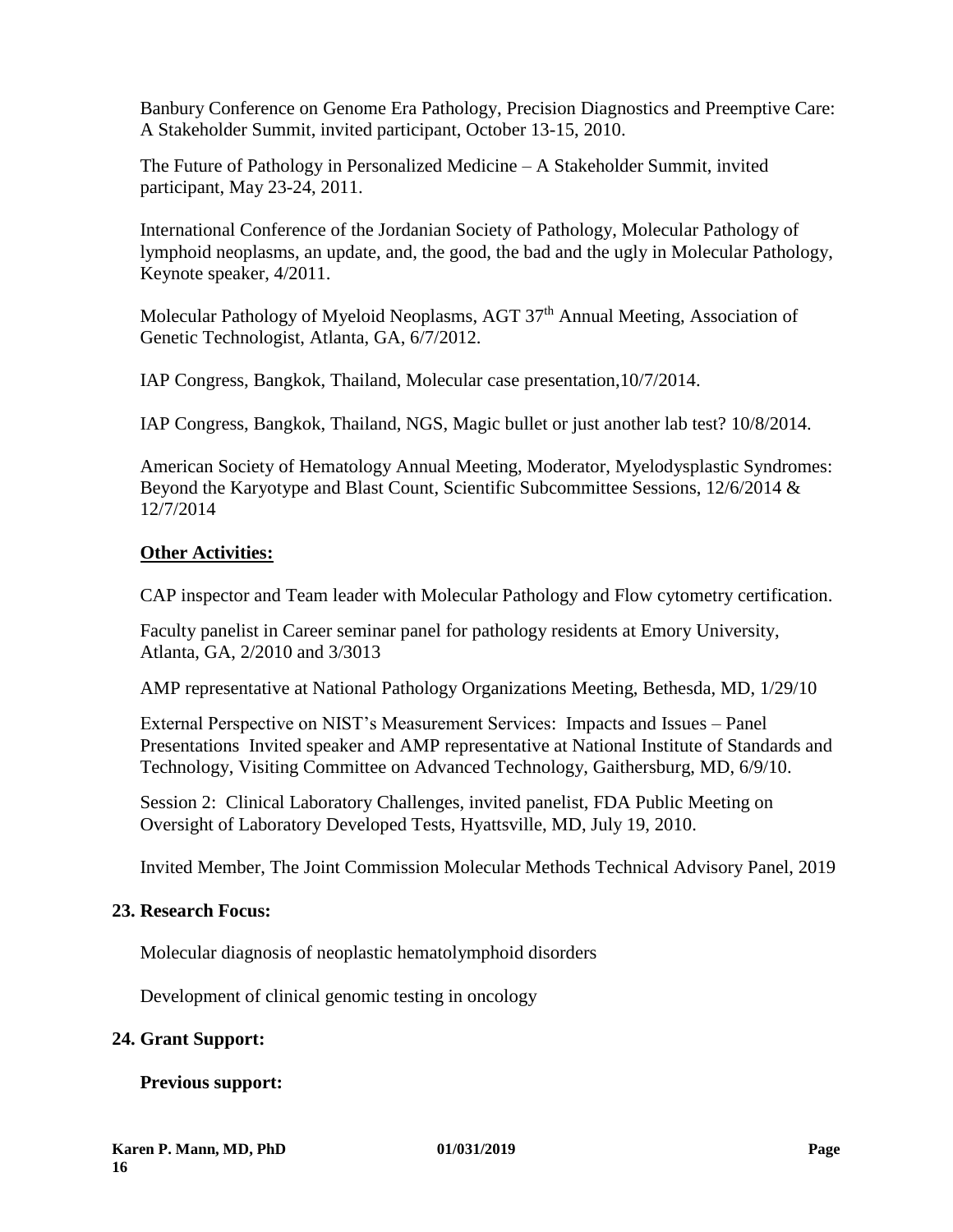# **1. Federally Funded:**

National Research Service Award. Postdoctoral fellowship in the laboratory of Dr. Joseph Nevins. March 1990 - February, 1992.

# **2. Private Foundation Funded:**

Co-investigator: **"**Pilot study to evaluate the effects of cytotoxic chemotherapy with combination antiretroviral therapy in HIV infected individuals with non-Hodgkin's Lymphoma," PI: G.D. Miralles. July 1996 – June 1999.

Co-investigator: "A phase I research study of cellular adoptive immunotherapy using Epstein-Barr Virus (EBV)-specific T-cells (EBV killer T cells) in HIV infected individuals with previously untreated EBV associated b-cell lymphoma who fail CHOP chemotherapy," PIs: H.K. Lyerly & C. Smith. May 1997-1998.

# **3. Pilot grant, Winship Cancer Institute:**

Co-investigator: "Diagnostic Test for Renal Cell Carcinoma", 2/2014 – 2016.

# **Current:**

# **1. Federally Funded:**

Sub-investigator: "The Lymphoma Epidemiology of Outcomes (LEO) Cohort Study," Emory PI: Christopher Flowers, MD, NIH, 6/23/15 - 5/31/20, 2% support

# **25. Bibliography:**

# **a. Published and accepted research articles (clinical, basic science, other) in refereed journals:**

- 1. Klyce SD, Palkama KA, Harkonen M, Marshall WS, Huhtaniitty S, **Mann KP**, Neufeld AH. 1982. Neural serotonin stimulates chloride transport in the rabbit corneal epithelium. Invest Ophthalmol Vis Sci 23:181-192, Aug.
- 2. **Mann KP**, Staunton D, Thorley-Lawson DA. 1985. Epstein-Barr virus-encoded protein found in plasma membranes of transformed cells. J. Virol 55: 710-720, Sep.
- 3. Thorley-Lawson DA, **Mann KP**. 1985. Early events in Epstein-Barr virus infection provide a model for B cell activation. J Exp Med 162:45-59, Jul.
- 4. Tischler AS, Mobtaker H, **Mann KP**, Nunnemacher G, Jason WJ, Dayal Y, Delellis RA, Adelman L, Wolfe HJ. 1986. Anti-lymphocyte antibody Leu-7 (HNK-1) recognizes a constituent of neuroendocrine granule matrix. J Histochem Cytochem 34:1213-1216, Sep.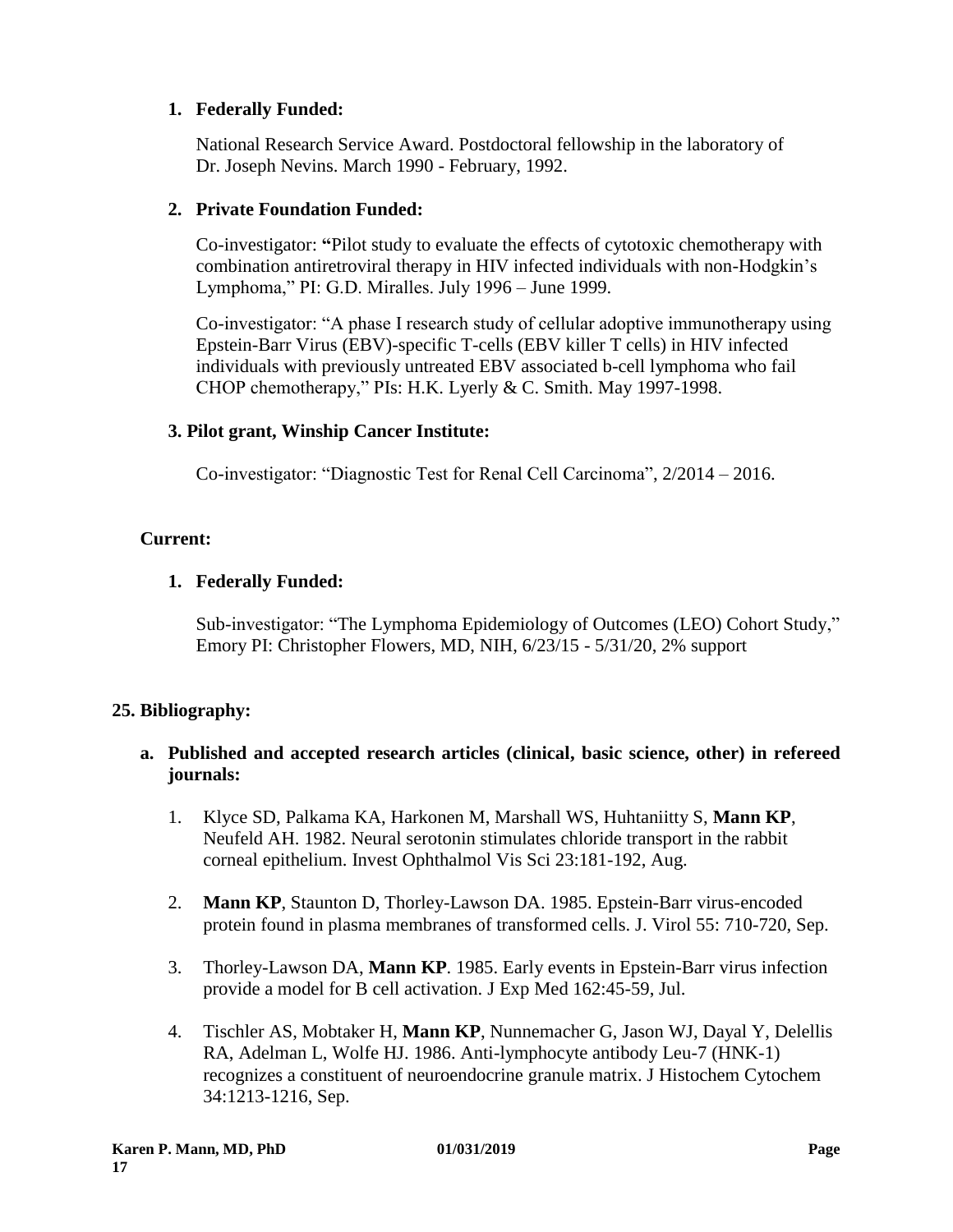- 5. **Mann KP**, Thorley-Lawson DA. 1987. Posttranslational processing of the Epstein-Barr virus-encoded p63/LMP protein. J Virol 61:2100-2108, Jul.
- 6. **Mann KP**, Weiss EA, Nevins JR. 1993. Alternative poly(A) site utilization during adenovirus infection coincides with a decrease in the activity of a  $poly(A)$  siteprocessing factor. Mol Cell Biol 13:2411-2419, Apr.
- 7. **Mann KP**, Hall B, Kamino H, Borowitz MJ, Ratech H. 1995. Neutrophil-rich Ki-1 positive anaplastic large cell malignant lymphoma. Amer J Surg Pathol 19:407-416, Apr.
- 8. Horvatinovich JM, Sparks SD, **Mann KP**. 1996. Establishing a pure lymphocyte gate for subset analysis by flow cytometry. Cytometry 26:172-177, Jun.
- 9. Bottom KS, Adams DM, **Mann KP**, Ware RE. 1997. Trilineage hematopoietic toxicity associated with valproic acid therapy. J Pediatric Hematology Oncology 19:73-76, Jan-Feb.
- 10. **Mann KP**, DeCastro CM, Liu J, Moore JO, Bigner SH, Traweek ST. 1997. Neural cell adhesion molecule (CD56)-positive acute myelogenous leukemia and myelodysplastic and myeloproliferative syndromes. Am J Clin Pathol 107:653-660, Jun.
- 11. Liu K, Coogan AC, **Mann KP**. 1998. Fine needle aspiration of large cell lymphoma in a patient with agnogenic myeloid metaplasia: a case report and review of the literature. Diagn Cytopathol 19:205-209, Sep. [Review]
- 12. Perry BP, Gregg CM, Myers S, Lilly S, **Mann KP**, Prieto V. 1998. Rosai-Dorfman disease (extranodal sinus histiocytosis) in a patient with HIV. Ear, Nose, & Throat Journal 77:855-858, Oct.
- 13. Liu K, **Mann KP**, Garst JL, Dodd LG, Olatidoye BA. 1999. Diagnosis of posttransplant granulocytic sarcoma by fine needle aspiration cytology and flow cytometry. Diagn Cytopathol 20:85-89, Feb.
- 14. Murray CK, Estey E, Paietta E, Howard RS, Pierce S, Edenfield WJ, **Mann KP**, Bolan C, Byrd JC. 1999. CD56 expression in acute promyelocytic leukemia: a possible indicator of poor treatment outcome? J Clin Oncol 17: 293-297, Jan.
- 15. Lin WC, Moore JO, Traweek ST, **Mann KP,** Smith C. 1999. Post transplant CD8+ gamma delta T-cell lymphoma associated with human herpes virus-6 infection. Leuk Lymphoma 33:377-384, Apr. [Review]
- 16. Liu K, **Mann KP**, Vitellas KM, Paulson EK, Nelson RC, Gockerman JP, Dodd LG. 1999. Fine needle aspiration with flow cytometric immunophenotyping for primary diagnosis of intra-abdominal lymphomas. Diagn Cytopathol 21:98-104, Aug.
- 17. Morphew E, Nuckols JD, **Mann KP**, Howell DN, Robboy SJ, Stenzel TT. 1999.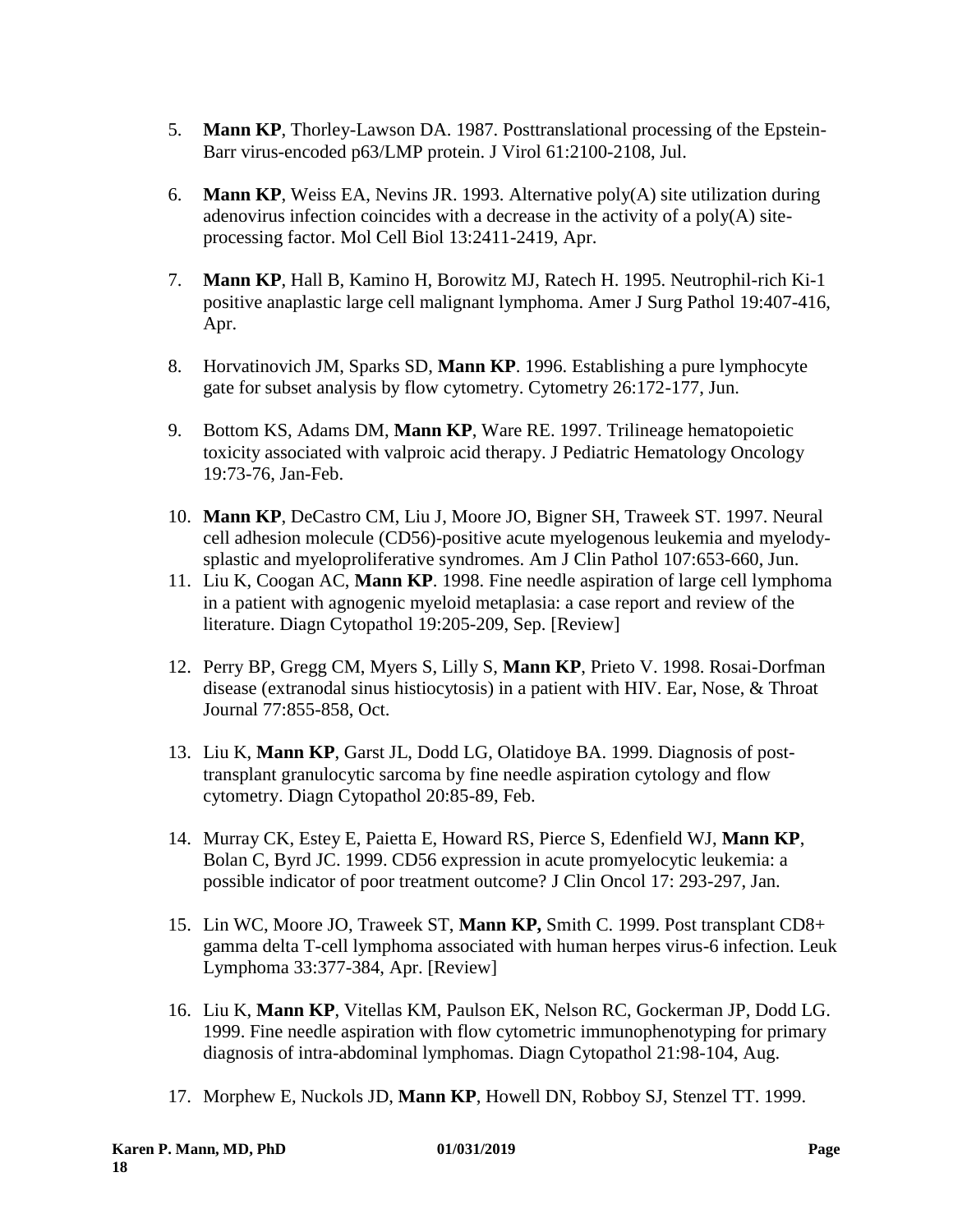Evaluation of an automated technique for identification of extraneous tissue in formalin-fixed surgical specimens. Lab Invest 79:1135.

- 18. Qumsiyeh MB, Cheng C, Eyre J, **Mann KP**, Zhang XX. 2000. Tetrasomy 8 evolving into a segmental triplication 8q in a case of acute monocytic leukemia. Cancer Genetics Cytogenetics 116:74-76, Jan.
- 19. Liu K, Stern RC, Rogers RT, Dodd LG, **Mann KP**. 2001. Diagnosis of hematopoietic processes by fine-needle aspiration in conjunction with flow cytometry: A review of 127 cases. Diagn Cytopathol 24:1-10, Jan.
- 20. Sen F, **Mann KP**, Medeiros LJ. 2002. Multiple myeloma in association with sarcoidosis: A case report and review of the literature. Arch Pathol Lab Med 126:365-368, Mar. [Review]
- 21. Juco J, Holden JT, Kelly LG, **Mann KP**, Li S. 2003. Immunophenotypic analysis of anaplastic large cell lymphoma by flow cytometry. Am J Clin Pathol 119:205-212, Feb.
- 22. Li S, **Mann KP**, Holden JT. 2004. T-cell-rich B-cell lymphoma presenting in the spleen: a clinicopathologic analysis of 3 cases. Int J Surg Pathol 12:31-37, Jan.
- 23. Li S, Juco J, **Mann KP**, Holden JT. 2004. Flow cytometry in the differential diagnosis of lymphocyte-rich thymoma from precursor T-cell acute lymphoblastic leukemia/lymphoblastic lymphoma. Am J Clin Pathol 121:268-274, Feb.
- 24. Edelstein E, Gal AA, **Mann KP**, Miller JI Jr, Mansour KA. 2004. Primary solitary endobronchial plasmacytoma. Ann Thorac Surg 78:1448-1449, Oct. [Review]
- 25. Alvarado CS, Straus SE, Li S, Dale JK, **Mann K**, Le A, Lauer SJ. 2004. Autoimmune lymphoproliferative syndrome: a cause of chronic splenomegaly, lymphadenopathy, and cytopenias in children-report on diagnosis and management of five patients. Pediatr Blood Cancer 43:164-169, Aug.
- 26. Halkos ME, Miller JI, **Mann KP**, Miller DL, Gal AA. 2004. Thoracic presentations of post-transplant lymphoproliferative disorders. Chest 126:2013-2020, Dec.
- 27. Feldman AL, Berthold F, Arceci RJ, Abramowsky C, Shehata BM, **Mann KP**, Lauer SJ, Pritchard J, Raffeld M, Jaffe ES. 2005. Clonal relationship between precursor T-lymphoblastic leukaemia/lymphoma and Langerhans-cell histiocytosis. Lancet Oncol 6:435-437, Jun.
- 28. Rizzieri DA, Wadleigh M, Wikstrand CJ, **Mann KP,** Sen F, Peterson BL, Niedzwiecki D, Proia AD, Bigner DD. 2005. Tenascin and microvessel stromal changes in patients with non-hodgkins lymphoma are isolated to the sites of disease and vary in correlation to disease activity. Leuk & Lymphoma 46:1455-1462, Oct.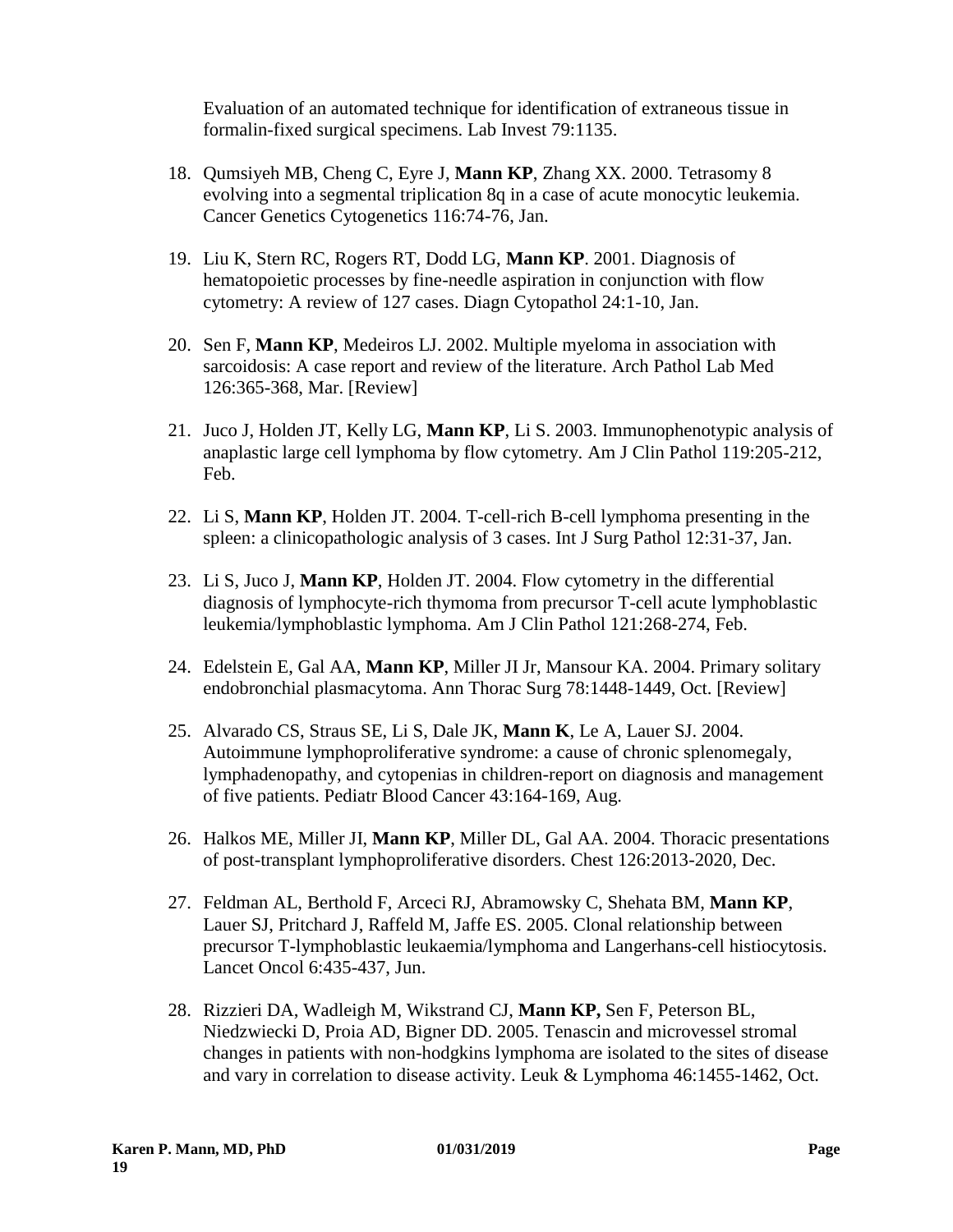- 29. Arbiser JL, **Mann KP**, Losken EM, Cohen C, Reddy K, Kokko K, Pollack B, Fan CY, O'Reilly F. 2006. Presence of p16 hypermethylation and Epstein-Barr virus infection in transplant-associated hematolymphoid neoplasm of the skin. J Am Acad Dermatol 55:794-798, Nov. [Epub 2006 Sep 1]
- 30. Li S, **Mann KP**, Holden JT. 2008. Case Report: Composite small lymphocytic lymphoma and extramedullary myeloid tumor: A potential diagnostic pitfall. Int J Clin Exp Pathol 1:91-97, Jan. (*www.ijcep.com/IJCEP704000, Jan 2008)*
- 31. Kost CB, Holden JT, and **Mann KP.** 2008. Marginal zone B-cell lymphoma: A retrospective immunophenotypic analysis. Cytometry B Clin Cytom 74:282-286, Sep. (*www.interscience.wiley.com, May 2008)*
- 32. Murali S, Winton E, Waller EK, Heffner LT, Lonial S, Flowers C, Kaufman J, Arellano M, Lechowicz MJ, **Mann KP**, Khoury HJ, Langston AA. 2008. Long-term progression-free survival after early autologous transplantation for mantle cell lymphoma. Bone Marrow Transplantation 42:529-534, Oct. (*www.nature.com/bmt, July, 2008)*
- 33. Pullarkat ST, Pullarkat V, Kroft SH, Wilson CS, Ahsanuddin AN, **Mann KP**, Thein M, Grody WW, Brynes RK. 2009. Systemic mastocytosis associated with  $t(8;21)(q22;q22)$  acute myeloid leukemia. J Hematop 2:27-33, Mar. [Epub 2009 Feb 10] *(www.springerlink.com/openurl.asp?genre=article&id=doi:10.1007/s12308- 009-0023-*2*, Feb. 11, 2009, Springer)*
- 34. Schniederjan SD, Li S, Saxe DF, Lechowicz MJ, Lee KL, Terry PD, **Mann KP**. 2010. A novel flow cytometric antibody panel for distinguishing Burkitt lymphoma from CD10+ diffuse large B-cell lymphoma. Am J Clin Pathol 133:718-726, May.
- 35. **Mann KP**. 2010. Gene patents: a view from the clinical laboratory. Expert Rev Mol Diagn 10:123-125, Mar.
- 36. **Mann KP**. 2010. Gene patents: perspectives from the clinical laboratory. Mol Diagn Ther 14:137-140.
- 37. Jima DJ, Zhang J, Jacobs C, Richards KL, Dunphy C, Choi WL, Au WY, Srivastava G, Czader, MB, Rizzieri D, Lagoo AS, **Mann KP**, Flowers CR, Khoury HJ, Sunay D, Naresh KN, Evens AM, Gordon LI, Luftig M, Friedman DR, Weinberg JB, Thompson M, Gill JI, Kahl BS, Gao Y, Xie B, Patel A, Wu H, ZHU J, Lugar PL, Lipsky PE, Dressman H, Chadburn A, Dave SS. 2010. Deep sequencing of the small RNA transcriptome of normal and malignant human B cells identifies hundreds of novel microRNAs. Blood 116:e118-127, Dec.
- 38. Lima L, Bernal-Mizrachi L, Saxe D, **Mann KP**, Tighiouart M, Arellano M, Heffner L, McLemore M, Langston A, Winton E, Khoury HJ. 2011. Peripheral blood monitoring of chronic myeloid leukemia during treatment with imatinib, second-line agents and beyond. Cancer 117:1245-1252, Mar.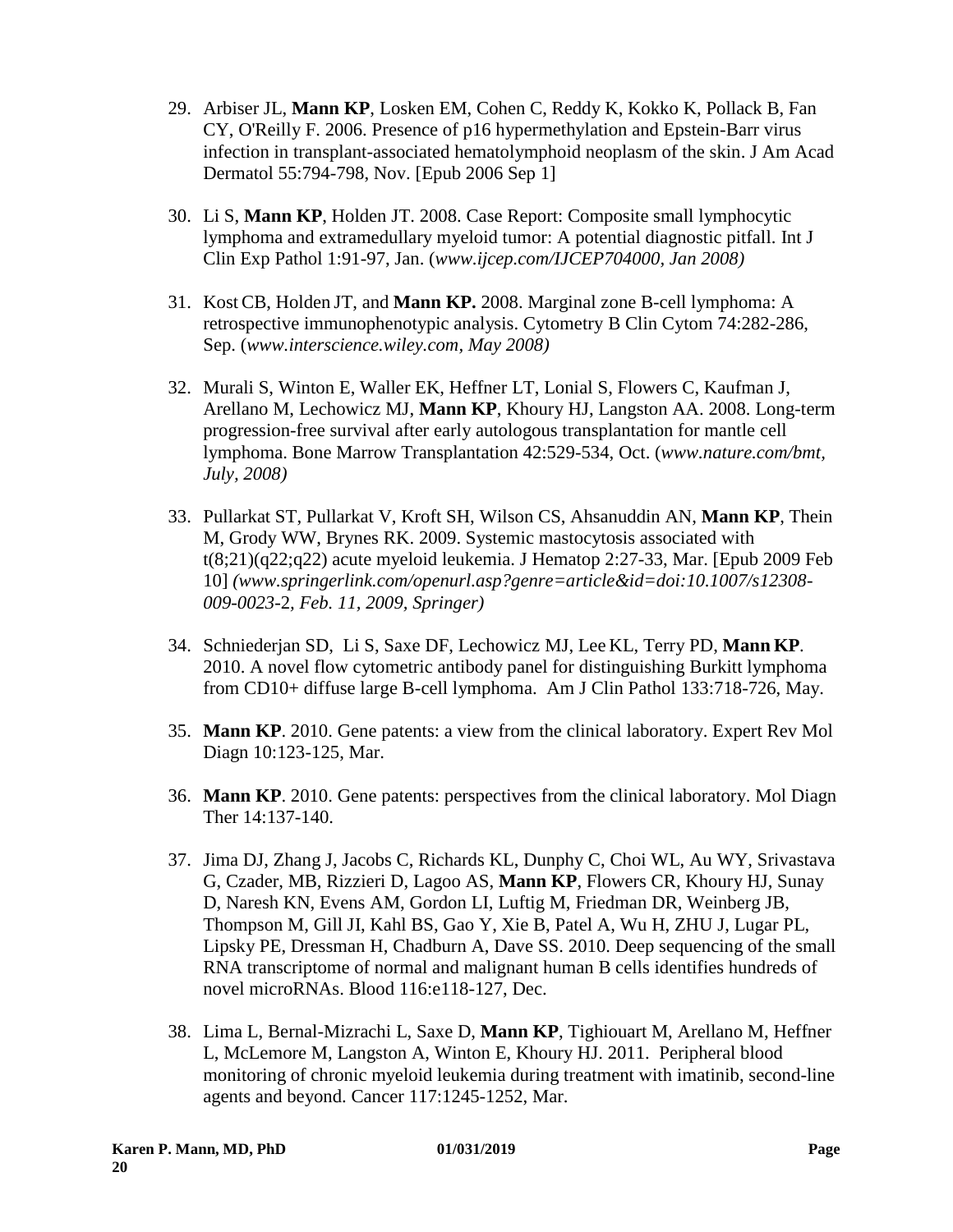- 39. Jima DD, Patel A, Jacobs C, Liu Q, Richards KL, Dunphy CH, Choi WWL, Au WY, Srivastava G, Czader MB, Rizzieri DA, Lagoo AS, **Mann KP,** Flowers CR, Bernal-Mizrachi L, Naresh KN, Gordon LI, Evens AM, Luftig M, Gill JI, Greenough A, Zhang J, Hsi ED, Chadburn A, Dave SS. 2011. Alternative splicing is a major mechanism of gene regulation in diffuse large B cell lymphoma. *(Submitted 2011)*
- 40. Love C, Sun Z, Jima D, Li G, Zhang J, Miles R, Richards KL, Dunphy CH, Choi WW, Srivastava G, Lugar PL, Rizzieri DA, Lagoo AS, Bernal-Mizrachi L, **Mann KP**, Flowers CR, Naresh KN, Evens AM, Chadburn A, Gordon LI, Czader MB, Gill JI, Hsi ED, Greenough A, Moffitt AB, McKinney M, Banerjee A, Grubor V, Levy S, Dunson DB, Dave SS. 2012. The Genetic Landscape of Mutations in Burkitt Lymphoma. Nat Genet 44:1321-1325, Dec.
- 41. Zhang J, Grubor V, Love CL, Banerjee A, Richards KL, Mieczkowski PA, Dunphy C, Choi W, Au WY, Srivastava G, Lugar P, Rizzieri DA, Lagoo AS, Bernal-Mizrachi L, **Mann, KP** et al. 2013. Genetic Heterogeneity of Diffuse Large B Cell Lymphoma. Proc Natl Acad Sci USA. 110(4): 1398-1403, Jan.
- 42. Tong AKT, Schuster DM, **Mann KP**, Yan X. 2014. A Rare Presentation of Myocardial Plasmacytoma Assessed by FDG PET/CT. Clin Nucl Med 39(7): 643- 645, Jul.
- 43. Ramachandiran S1, Adon A, Guo X, Wang Y, Wang H, Chen Z, Kowalski J, Sunay UR, Young AN, Brown T, Mar JC, Du Y, Fu H, **Mann KP**, Natkunam Y, Boise LH, Saavedra HI, Lossos IS, Bernal-Mizrachi L. 2014. Chromosome instability in diffuse large B cell lymphomas is suppressed by activation of the noncanonical NF-κB pathway. Int J Cancer. doi: 136(10), 2341-2351. doi:10.1002/ijc.29301
- 44. Zhang L, Ramjit RT, Hill CE, Arellano M, Khoury HJ Rosado J, **Mann KP.** 2015. Clinical significance of quantitative monitoring and mutational analysis of BCR-ABL transcript in Philadelphia chromosome positive B lymphoblastic leukemia, Leukemia and Lymphoma. 1-6. doi:10.3109/10428194.2014.1003059
- 45. Maier CL, Fisher KE, Jones,HH, Hill CE, **Mann KP**, Zhang L. 2015. Development and Validation of CALR Mutation Testing for Clinical Diagnosis. AJCP. 144(5), 738- 745. doi:10.1309/ajcpxpa83mvctsoq
- 46. Fisher KE, Zhang L, Wang J, Smith GH, Newman S, Schneider TM, Pillai RN, Kudchadkar RR, Owonikoko TK, Ramalingam SS, Lawson, DH, Delman KA, El-Rayes BF Wilson MM, Sullivan HC, Morrison, AS, Balci S, Adsay NV, Gal AA, Sica GL, Saxe DF, **Mann KP,** Hill CE, Khuri FR, Rossi MR. 2016. Clinical Validation and Implementation of a Targeted Next-Generation Sequencing Assay to Detect Somatic Variants in Non-Small Cell Lung, Melanoma, and Gastrointestinal Malignancies, Journal of Molecular Diagnostics: 18 (2) Pages: 299-315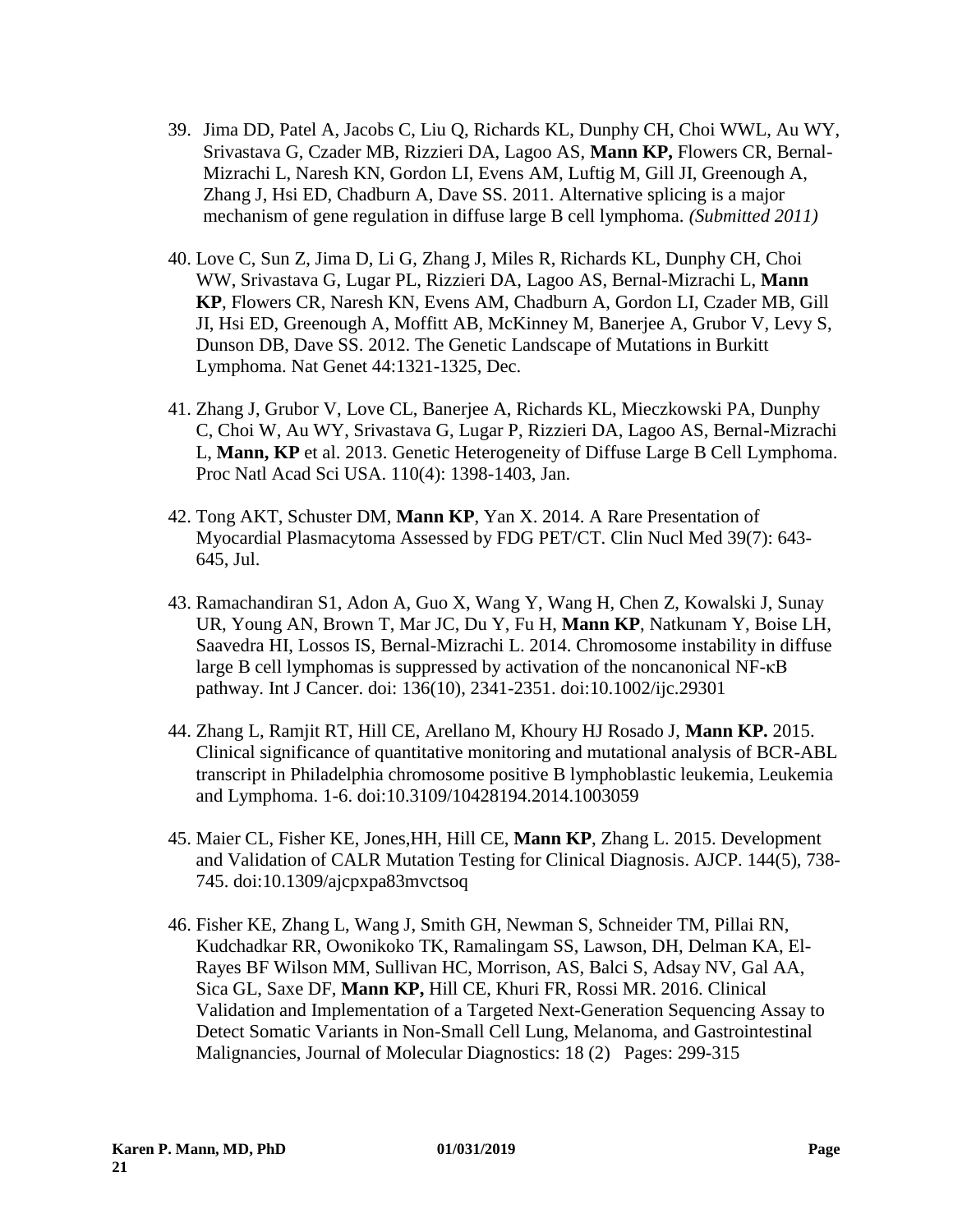48. Guo, X., Koff, J., Moffitt, A., Cinar, M., Ramachandiran, S., Chen, Z., . . . Mann, K. (2017). Molecular impact of selective NFKB1 and NFKB2 signaling on DLBCL phenotype. Oncogene, 36(29):4224-4232. doi: 10.1038/onc.2017.90. Epub 2017 Apr 3.

# **b. Review Articles and Book Chapters:**

- 1. Smith C, Lilly S, **Mann KP,** Livingston E, Myers S, Lyerly HK, Miralles GD. 1998. AIDS-related malignancies [Review]. Annals of Medicine 30:323-344.
- 2. Patel DD, Fong AM, **Mann KP**, Sundy JS, Whichard LP. 1997. CD166 Workshop: Tissue distribution and functional analysis of antibodies reactive with CD166, a ligand for CD6. In: Leucocyte Typing VI, T. Kishimoto, et al., Eds. 461-464.
- 3. **Mann KP**, McLendon RE, Provenzale J. 1999. Malignant lymphomas and hematopoietic neoplasms of the central nervous system. In: McLendon, RE, Bigner, DD, Bigner, SH and Provenzale, J, Eds: Pathology of Tumors of the Central Nervous System: A Guide to Histologic Diagnosis, London: Edward Arnold.
- 4. **Mann KP,** Saxe, DF. 2010. Molecular Pathology of Acute Myeloid Leukemias. In: Crisan, D, Ed: Hematopathology: Genomic Mechanisms of Neoplastic Diseases: Springer/ Humana Press.
- 5. **Mann KP.** 2012. Molecular Hematopathology. In: Hunt J, Ed: Molecular Oncology, Surgical Pathology Clinics, Vol 5(4): Elsevier, Inc
- 6. **Mann, KP** (2012). Molecular Pathology of Malignant Lymphoma. Surg Pathol Clin, 5(4), 879-902. doi:10.1016/j.path.2012.08.005
- 7. Li, S., Jaye, D. L., Bradley, K. T., Zhang, L., Saxe, D., Deeb, G., . . . **Mann, KP** (2017). Multimodality Technologies in the Assessment of Hematolymphoid Neoplasms. Archives of pathology & laboratory medicine, 141(3), 341-354.

# **d. Other Publications:**

- 1. Klyce SD, Palkama KA, Marshall WS, Huhtaniitty S, **Mann KP**. 1981. Evidence for serotonergic receptors in corneal epithelium. Invest Ophthalmol Vis Sci 20 (ARVO Suppl) 194.
- 2. **Mann KP**. 1986. The identification and characterization of an Epstein-Barr virus protein found in the plasma membrane of latently infected cells. Ph.D. Dissertation. Sackler School of Graduate Biomedical Sciences, Tufts University.
- 3. **Mann KP**, Weiss EA, Nevins JR. 1991. Role of polyadenylation factors, particularly the downstream specific factor, in selective poly(A) site utilization. Presented at Cold Spring Harbor Laboratories meeting on RNA Processing.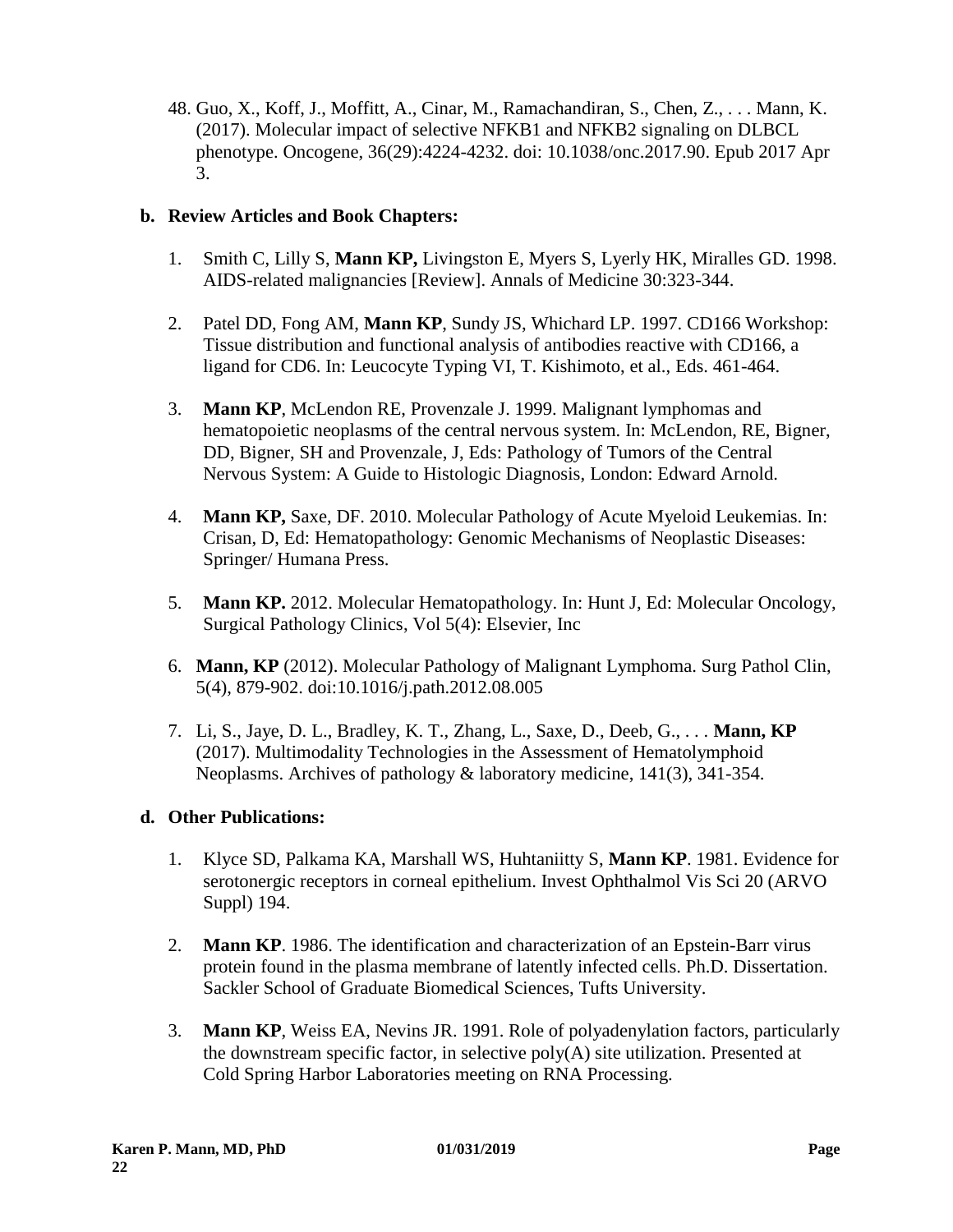- 4. **Mann KP**, Hall B, Kamino H, Borowitz MJ, Ratech H. 1994. Neutrophil rich Ki-1 positive anaplastic large cell malignant lymphoma. Mod Pathol 7:114a.
- 5. **Mann KP**, Liu J, DeCastro CM, Moore JO, Bigner S, Traweek ST. 1995. CD56 (N-CAM) expression in acute non-lymphoid leukemia (ANLL) and Myelodysplastic syndrome (MDS). Mod Pathol 9:116a.
- 6. DeCastro CM, Moore JO, Traweek T, **Mann KP**. 1995. Bone marrow necrosis secondary to hydroxyurea treatment for the retinoic acid syndrome. Blood 86(suppl 1): 755a.
- 7. Rizzieri DA, DeCastro CM, **Mann KP**, Moore JO. 1995. T cell lymphoblastic leukemia with mediastinal mass and c-kit expression. Blood 86(suppl 1):777a.
- 8. **Mann KP**, Fong AM, Patel DD. 1996. Expression of CD6 and CD6L (ALCAM) in hematopoietic neoplasms. Cytometry 26:343.
- 9. **Mann KP**, Fong AM, Patel DD. 1996. Expression of CD6 and its ligand, ALCAM, on hematopoietic malignancies of the myeloid and B-cell lineages. Tissue Antigens 48:AS403.
- 10. McLendon RE, Friedman AH, Provenzale JM, Brown MT, **Mann KP**. 1996. Castleman's disease (plasma cell variant) confined to the leptomeninges. J Neuropathol Exp Neurol 55: 76.
- 11. Liu K, Liu J, **Mann KP**, McLendon R, Traweek ST. 1997. B-cell clonality in Castleman's disease, plasma cell type. Lab Invest 76:752.
- 12. Rizzieri DA, Wikstrand CJ, **Mann KP**, Sen F, Proia AD, Niedzwiecki D, Bigner DD, Vredenburgh J. 1999. Markers of angiogenesis, factor VIII and tenascin, correlate with disease activity in patients with non-Hodgkin's lymphoma. Blood 94:4339.
- 13. Wadleigh M, Niedzwiecki D, Davis P, Payne N, Sen F, **Mann KP**, Proia A, Hollis D, Rizzieri DA. 2001. Increased microvessel density in non-Hodgkin's lymphoma (NHL) is localized to the site of disease changes in accordance with disease response. Blood 98:4669.
- 14. Djalilvand A, Hill CE, **Mann KP**. 2005. Comparison of Analysis Methods for Identification of T Cell Clonality Using PCR with Capillary Electrophoresis. Modern Path 18:227a.
- 15. Kost CB, Holden JT, **Mann KP**. 2005. Marginal Zone Lymphoma: A Retrospective Immunophenotypic Analysis. Modern Path 18:238a.
- 16. Park SI, Bell J, **Mann KP**, Holden JT. CD13 Expression by IGM-Producing Low Grade B-Cell Lymphomas. Modern Path 18:245a.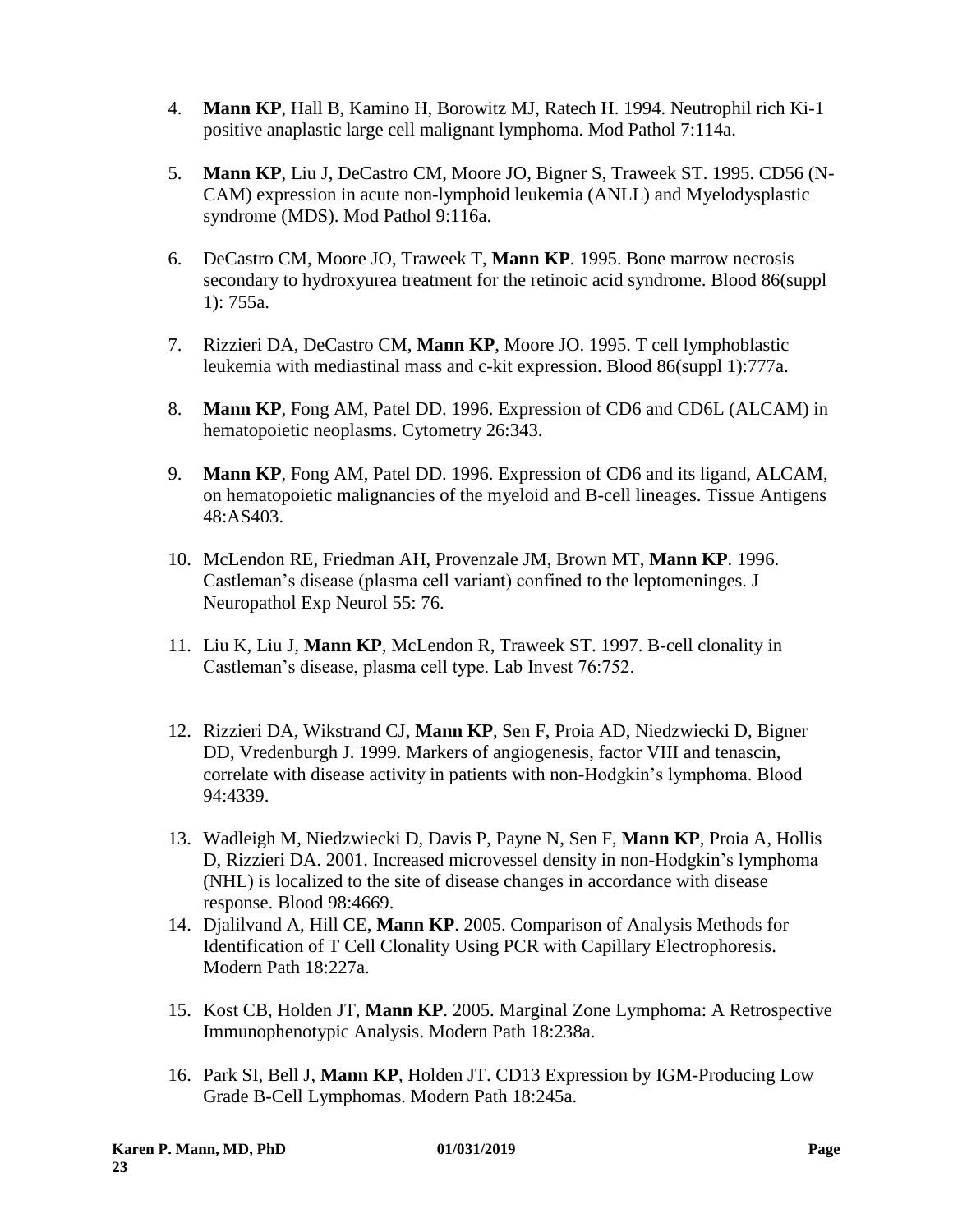- 17. Bradley KT, Rosado J, **Mann KP**. 2008. Evaluation of Signature® Primers and Signature® Probes (ASR) for Detection of Leukemia-Associated Translocations. AMP Abstracts. J Molecular Diagnostics 10:583, Nov. *(http://jmd.amipathol.org)*
- 18. Cole JM, Sinha R, Flowers C, **Mann K**. 2008. Clinical Laboratory Validation of InVivoScribe LymphotrakTM IgH TrackTwoTM Assays for the Detection of Minimal Residual Disease in CLL/SLL. AMP Abstracts. J Molecular Diagnostics 10:584, Nov. *(http://jmd.amipathol.org)*
- 19. Jacobs CL, Lagoo AS, Dash RC, Raji A, Evens AM, Winter JN, Gordon LI, Kahl BS, Czader M, Srivastava G, **Mann KP**, Gill J, Rizzieri D, Dave S. 2008. MicroRNAs Distinguish Burkitt Lymphoma from the Molecular Subsets of Diffuse Large B Cell Lymphoma. ASH Abstracts. Blood 112:1151, Nov. *(www.bloodjournal.org)*
- 20. Khoury HJ, Lima L, Saxe D, **Mann KP**, Arellano M, Heffner L, Bernal-Mizrachi L, McLemore M, Langston A, Winton E. 2009. Monitoring chronic myeloid leukemia (CML) response to tyrosine kinase inhibitors (TKI) and homoharringtonine (HHT) using peripheral blood (PB) fluorescence in situ hybridization (FISH) and quantitative RT-PCR (Q-PCR): Are bone marrow biopsies still needed? J Clin Oncol 27:15s, (suppl; abstr 7064).
- 21. Lima L, Assouline SE, Saxe D, **Mann K**, McLemore M, Souza L, Arellano M, Winton EF, Bernal-Mizrachi L, Khoury HJ. 2009. Does pre-imatinib (IM) fluorescence in situ hybridization (FISH) predict myelosuppression and outcomes in chronic myeloid leukemia (CML)? J Clin Oncol 27:15s, (suppl; abstr 7071).
- 22. Carter AB, Schniederjan S, **Mann, K**. 2009. Software for the Laboratory: The Blood and Bone Marrow Counter. (Abstract) Arch Pathol Lab Med 133:1150, July.
- 23. Ramjit RT, Hill CE, Khoury HJ, Lima L, **Mann K**. 2010. B-Lymphoblastic Leukemia/ Lymphoma with t(9;22)(q34;q11.2): Monitoring of BCR-ABL1 transcript level by Q-RT-PCR, correlation with treatment and other methods of MRD monitoring. J Molecular Diagnostics 12:869.
- 24. Jacobs CL, Patel A, Jima D, Liu Q, Greenough A, Zhang J, Dunphy C, Richards K, Choi W, Srivsatava G, Au W, Evens AM, Gordon LI, Czader M, Rizzieri DA, Lagoo AS, **Mann KP,** et al. 2010. Alternative Splicing Is a Major Mechanism of Gene Regulation In Diffuse Large B Cell Lymphoma. ASH Annual Meeting Abstracts*.* 116(21):803, Nov.
- 25. Love CL, Jima D, Zhang J, Grubor V, Miles RR, Dunphy CH, Richards KL, Choi WWL, Au WY, Srivastava G, Chadburn A, Gordon LI, Evens AM, Hsi ED, Czader M, Rizzieri DA, Lagoo AS, Bernal-Mizrachi L, **Mann KP** et al. 2011. Whole Genome and Exome Sequencing Reveals the Genetic Landscape of Burkitt Lymphoma. Blood. 118(21): 199-200.